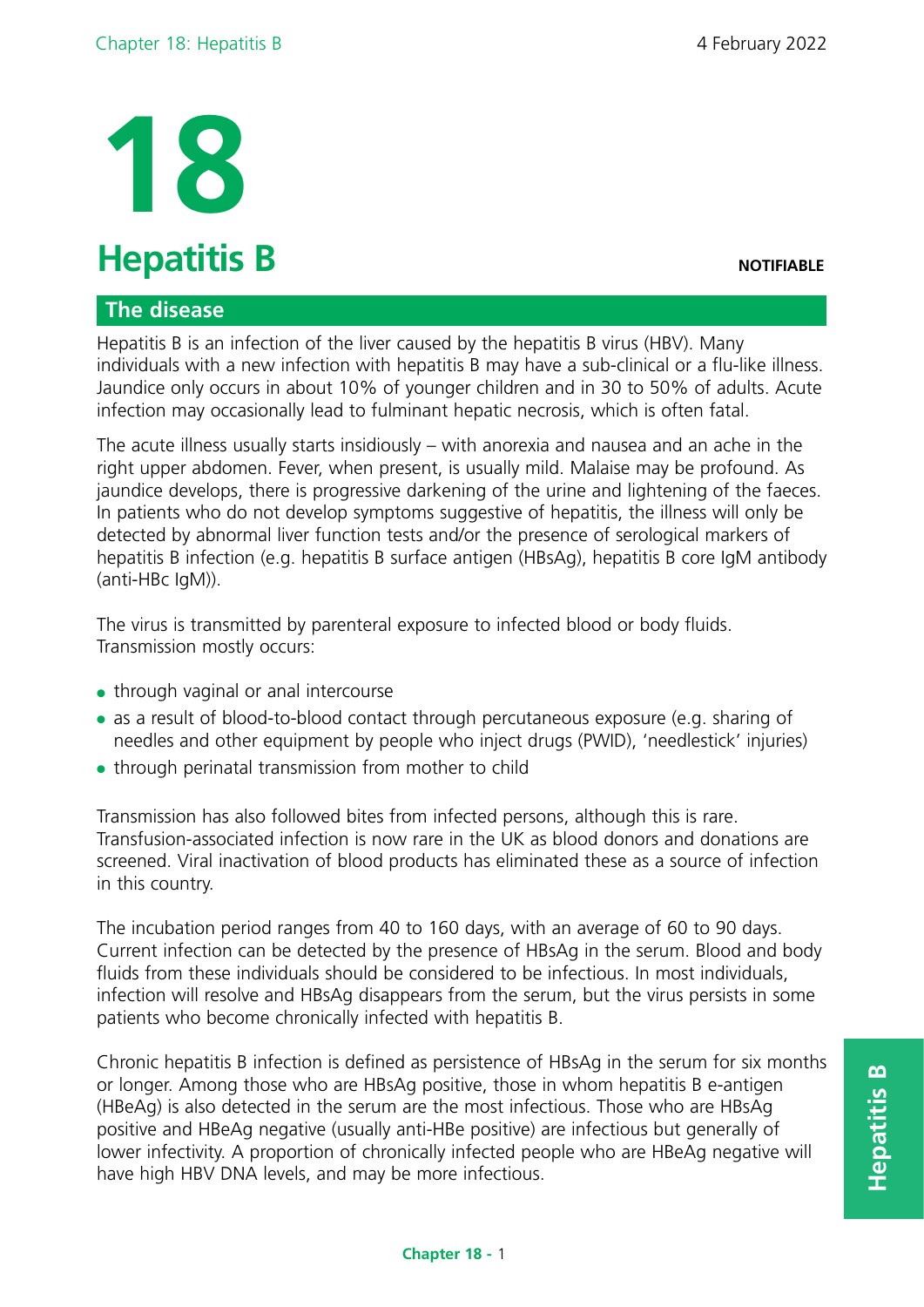The risk of developing chronic hepatitis B infection depends on the age at which infection is acquired. Chronic infection occurs in 90% of those infected perinatally but is less frequent in those infected as children (e.g. 20 to 50% in children between one and five years of age). About 5% or less of previously healthy people, infected as adults, become chronically infected (Hyams, 1995). The risk is increased in those whose immunity is impaired.

Around 20 to 25% of individuals with chronic HBV infection worldwide have progressive liver disease, leading to cirrhosis in some patients. The risk of progression is related to the level of active viral replication in the liver. Individuals with chronic hepatitis B infection – particularly those with an active inflammation and/or cirrhosis, where there is rapid cell turnover – are at increased risk of developing hepatocellular carcinoma.

# **History and epidemiology of the disease**

The World Health Organization (WHO) has estimated that around 250 million people worldwide are chronically infected with HBV (WHO 2017). The WHO has categorised countries based upon the prevalence of HBsAg into high (more than 8%), intermediate (2 to 8%) and low (less than 2%) endemicity countries. In many high-prevalence countries, 10% or more of the population have chronic hepatitis B infection. Highprevalence regions include sub-Saharan Africa, most of Asia and the Pacific islands. Intermediate-prevalence regions include the Amazon, southern parts of Eastern and Central Europe, the Middle East and the Indian sub-continent. Low-prevalence regions include most of Western Europe and North America. Since 1987, the WHO has recommended universal infant or adolescent hepatitis B immunisation. As of 2008, 177 countries had incorporated hepatitis B vaccine as an integral part of their national infant immunisation programmes (WHO 2009). In 2016 the World Health Assembly adopted WHO's first Global Health Sector Strategy on viral hepatitis with elimination as its overarching vision. Scaling up hepatitis B vaccination coverage in infant immunisation programmes is highlighted as a successful prevention intervention.

The importance of the various modes of transmission varies according to the prevalence in a particular country. In areas of high endemicity (and prevalence), infection is acquired predominantly in childhood – by perinatal transmission or by horizontal transmission among young children. In low-endemicity countries, most infections are acquired in adulthood, where sexual transmission or sharing of blood-contaminated needles and equipment by people who inject drugs (PWID) accounts for a significant proportion of new infections. In areas of intermediate endemicity, the pattern of perinatal, childhood and adult infection is mixed, and nosocomial infection may be important.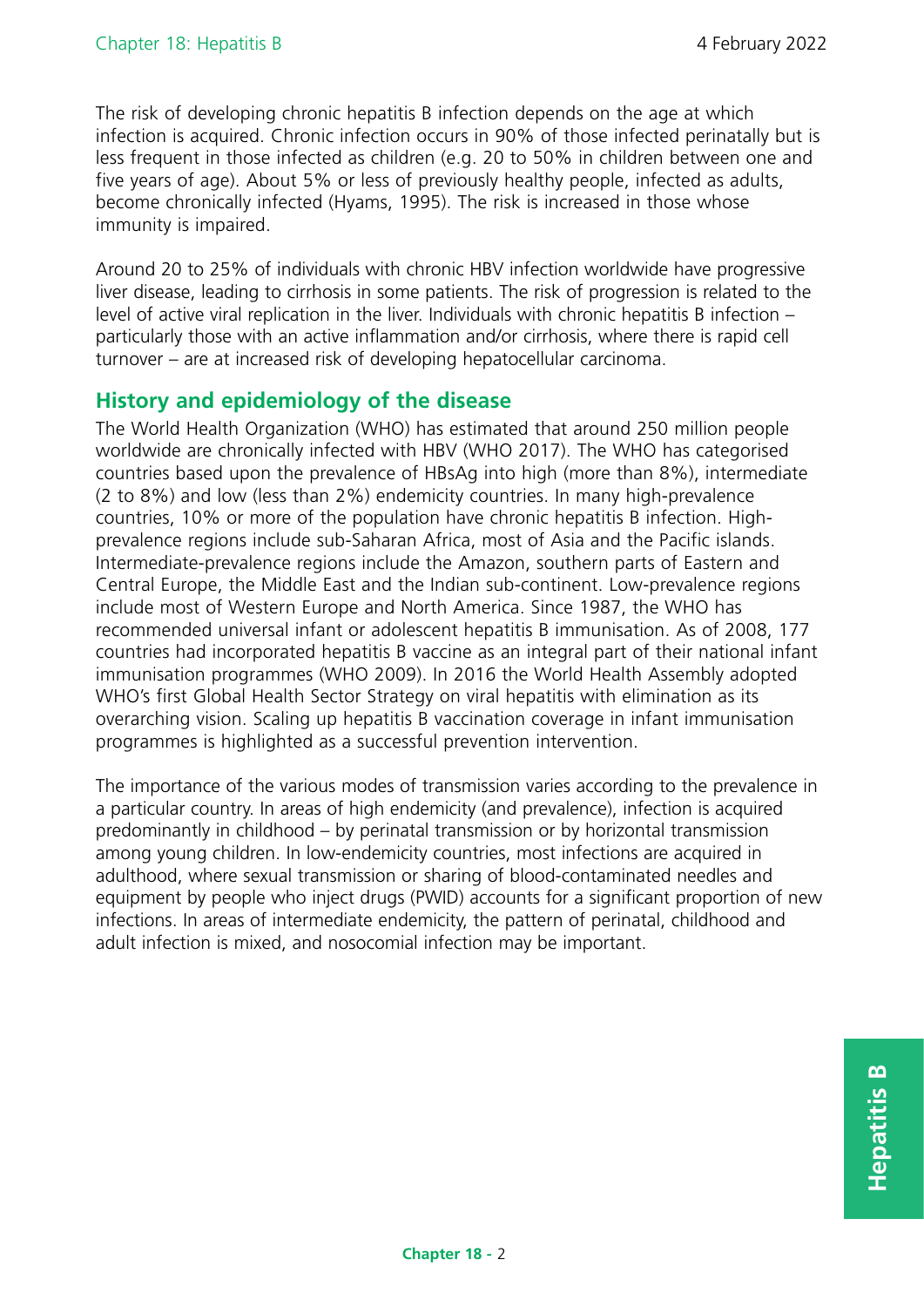

Figure 18.1 Laboratory reports of confirmed acute hepatitis B, England and Wales. From 2008 cases reported on HPZone and matched to laboratory data for England only. No data between 2004-7 due to the inability to distinguish between acute and chronic cases

The UK is a very low-prevalence country, but prevalence of HBsAg varies across the country. It is higher in those born in high-endemicity countries, many of whom will have acquired infection at birth or in early childhood (Boxall *et al*., 1994; Aweis *et al*., 2001). This is reflected in the prevalence rates found in antenatal women, which vary from 0.05 to 0.08% in some rural areas but rise to 1% or more in certain inner city areas where populations with origins in endemic countries are higher. Overall, the prevalence in antenatal women in the UK is around 0.4% (National Antenatal Infections Screening Monitoring [https://www.gov.uk/government/publications/national-antenatal-infections](https://www.gov.uk/government/publications/national-antenatal-infections-screening-monitoring-annual-data-tables)[screening-monitoring-annual-data-tables](https://www.gov.uk/government/publications/national-antenatal-infections-screening-monitoring-annual-data-tables)).

In the UK, the incidence of acute infection is low but is higher among those with certain behavioural or occupational risk factors. Vaccination has therefore been recommended for individuals at higher risk since the 1980s. Laboratory reports of acute hepatitis B fell from a peak of just below 2000 reports from England and Wales in 1984 to 531 reports in 1992, mainly due to a decline in cases in PWIDs (figure 18.1). The decrease was also seen in other risk groups, most probably linked to a modification of risk behaviours, such as condom use, in response to the HIV/AIDS epidemic. Higher vaccination coverage in those at risk may have contributed to the more recent low incidence with the numbers of reports fluctuating at around 500 to 600 cases per year since 2009. Whereas in the past, most reports of acute infection in the UK were associated with injecting drug use, they now occur most commonly as heterosexual exposure, followed by sex between men. Periodic surveys in PWID indicate that hepatitis B prevalence is less than 1% following introduction of harm reduction policies including vaccination (Public Health England 2016).

As the UK is a very low prevalence and incidence country, a programme using monovalent hepatitis B vaccine, either in infancy or in adolescence, was previously found not to be cost-effective (Siddiqui *et al.,* 2011). In addition, there had been concern that the available infant combination vaccines (those including a 2- or 3-component acellular-pertussis vaccine) that included hepatitis B could produce inferior Hib responses. Combinations with 3-component acellular-pertussis have now been used widely in the UK for some years. Experience suggests that with the current UK schedule, with a Hib booster at one year of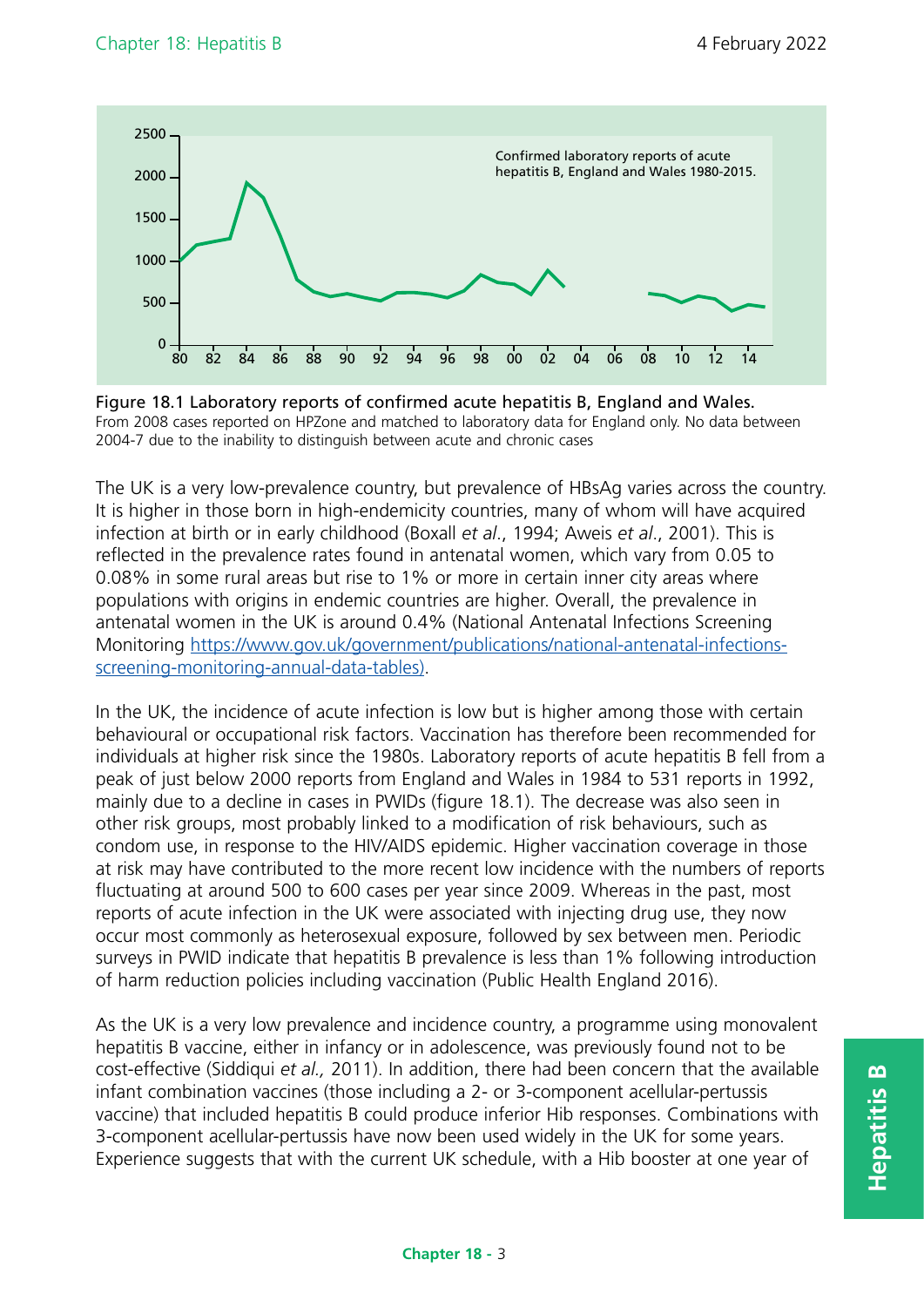age, adequate protection will be achieved and control of Hib sustained. In 2014, therefore, the Joint Committee on Vaccination and Immunisation re-evaluated their earlier advice and recommended that a universal hepatitis B infant programme was highly likely to be costeffective using an infant combination vaccine (JCVI, October 2014). A suitable vaccine has been procured to commence routine infant immunisation from late 2017.

## **The hepatitis B vaccination**

There are two classes of products available for immunisation against hepatitis B: a vaccine that confers active immunity and a specific immunoglobulin that provides passive and temporary immunity while awaiting response to vaccine.

# **The hepatitis B vaccines**

The Hepatitis B vaccine is given as a single or combined product:

- monovalent hepatitis B vaccine (HepB)
- bivalent combination vaccine: hepatitis A and B (HepA/HepB)
- hexavalent combination vaccine containing diphtheria/tetanus/acellular pertussis/ inactivated polio vaccine/*Haemophilus influenzae* type b/hepatitis B (DTaP/IPV/Hib/HepB)

Specific monovalent hepatitis B containing vaccines are also available for patients with renal insufficiency and dialysis patients.

Hepatitis B vaccines contain HBsAg prepared from yeast cells using recombinant DNA technology. The antigen is adsorbed onto aluminium hydroxide, aluminium phosphate or aluminium hydroxphosphate sulphate adjuvant. Fendrix®, for patients with renal insufficiency, is adjuvanted by monophosophoryl lipid A, and adsorbed onto aluminium phosphate. Hepatitis B-containing vaccines are inactivated, do not contain live organisms and cannot cause the diseases against which they protect. Thiomersal is not used as a preservative in hepatitis B vaccines available in the UK.

The available vaccines are highly effective in preventing infection in children and most adults through the production of specific antibodies to HBsAg (anti-HBs). Hepatitis B vaccine is also highly effective at preventing infection if given shortly after exposure (see below). Ideally, immunisation should commence within 24 hours of exposure, although it should still be considered up to a week after exposure.

# **Hepatitis B immunoglobulin**

Specific hepatitis B immunoglobulin (HBIG) is obtained from the plasma of immunised and screened human donors. All donors are screened for HIV, hepatitis B and hepatitis C, and all plasma pools are tested for the presence of nucleic acid from these viruses. A solventdetergent inactivation step for envelope viruses is included in the production process. Because of a theoretical risk of transmission of vCJD from plasma products, HBIG used in the UK is now prepared from plasma sourced from outside the UK, and supplies are scarce.

HBIG provides passive immunity and can give immediate but temporary protection after accidental inoculation or contamination with hepatitis B-infected blood. HBIG is given concurrently with hepatitis B vaccine and does not affect the development of active immunity. If infection has already occurred at the time of immunisation, virus multiplication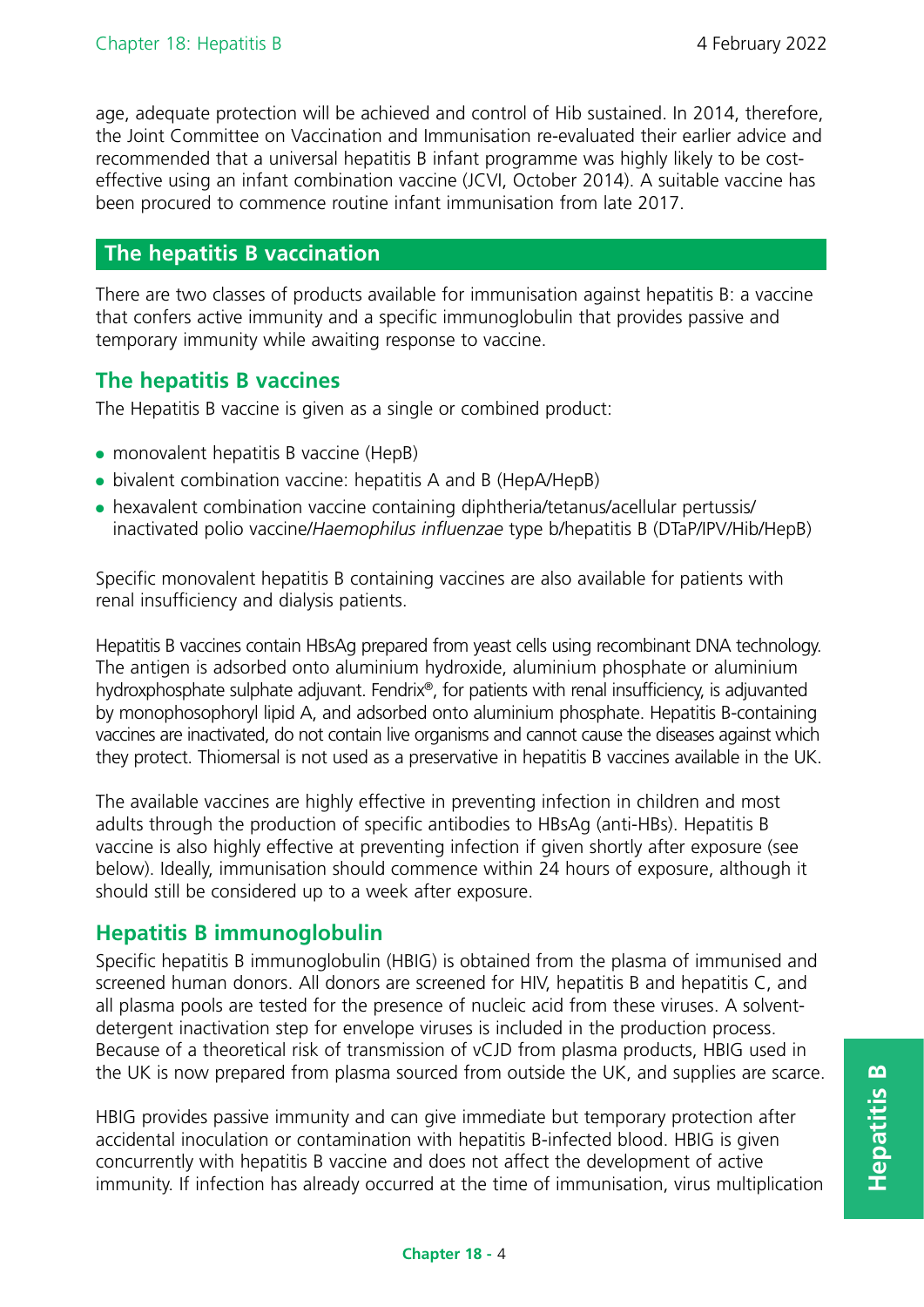may not be inhibited completely, but severe illness and, most importantly, development of the carrier state may be prevented.

HBIG is used after exposure to give rapid protection until hepatitis B vaccine, which should be given at the same time, becomes effective. As vaccine alone is highly effective, the use of HBIG in addition to vaccine is only recommended in high-risk situations or in a known non-responder to vaccine. Whenever immediate protection is required, immunisation with the vaccine should be given. When necessary, HBIG should also be given at the same time as vaccine, ideally within 24 hours of vaccine, although it may still be considered up to a week after exposure.

## **Storage**

Vaccines should be stored in the original packaging at  $+2^{\circ}C$  to  $+8^{\circ}C$  and protected from light. All vaccines are sensitive to some extent to heat and cold. Heat speeds up the decline in potency of most vaccines, thus reducing their shelf life. Effectiveness cannot be guaranteed for vaccines unless they have been stored at the correct temperature. Freezing may cause increased reactogenicity and loss of potency for some vaccines. It can also cause hairline cracks in the container, leading to contamination of the contents.

HBIG should be stored in a refrigerator at  $+2^{\circ}C$  to  $+8^{\circ}C$ . These products are tolerant to ambient temperatures for up to one week. They can be distributed in sturdy packaging outside the cold chain if needed.

# **Presentation**

| <b>Vaccine</b>                                       | <b>Product</b>                                                     | Pharmaceutical<br>presentation                                                                    | <b>Instructions on handling</b><br>vaccine                                                       |
|------------------------------------------------------|--------------------------------------------------------------------|---------------------------------------------------------------------------------------------------|--------------------------------------------------------------------------------------------------|
| Monovalent<br>hepatitis B<br>(HepB)                  | Engerix B <sup>®</sup><br>Fendrix <sup>®</sup><br><b>HBvaxPRO®</b> | Suspension for injection                                                                          | Shake the vaccine well to<br>obtain a slightly opaque,<br>white suspension                       |
| Combined hepatitis<br>A and B vaccine<br>(HepB/HepA) | Twinrix Adult <sup>®</sup><br>Twinrix Paediatric <sup>®</sup>      | Suspensions for injection                                                                         | Shake the vaccine well to<br>obtain a slightly opaque<br>suspension                              |
|                                                      | Ambirix®                                                           | Suspension for injection<br>in a prefilled syringe                                                | Shake the vaccine well to<br>obtain a slightly opaque<br>suspension                              |
| Hexavalent hepatitis<br>B<br>(DTaP/IPV/Hib/HepB)     | Infanrix hexa <sup>®</sup>                                         | Powder (Hib) in vial and<br>suspension<br>DTaP/IPV/HepB for<br>injection in pre-filled<br>syringe | Reconstitute powder in<br>liquid suspension in<br>accordance with<br>manufacturer's instructions |

#### Table 18.1 Presentation of hepatitis B vaccines

HBIG is a clear, pale yellow fluid or light brown solution dispensed in vials containing 500IU (200 IU vials are no longer available).

## **Dosage**

Currently, licensed vaccines contain different concentrations of antigen per millilitre. The appropriate manufacturer's dosage should be adhered to (unless specified otherwise in the following tables, e.g. for HBIG in neonates).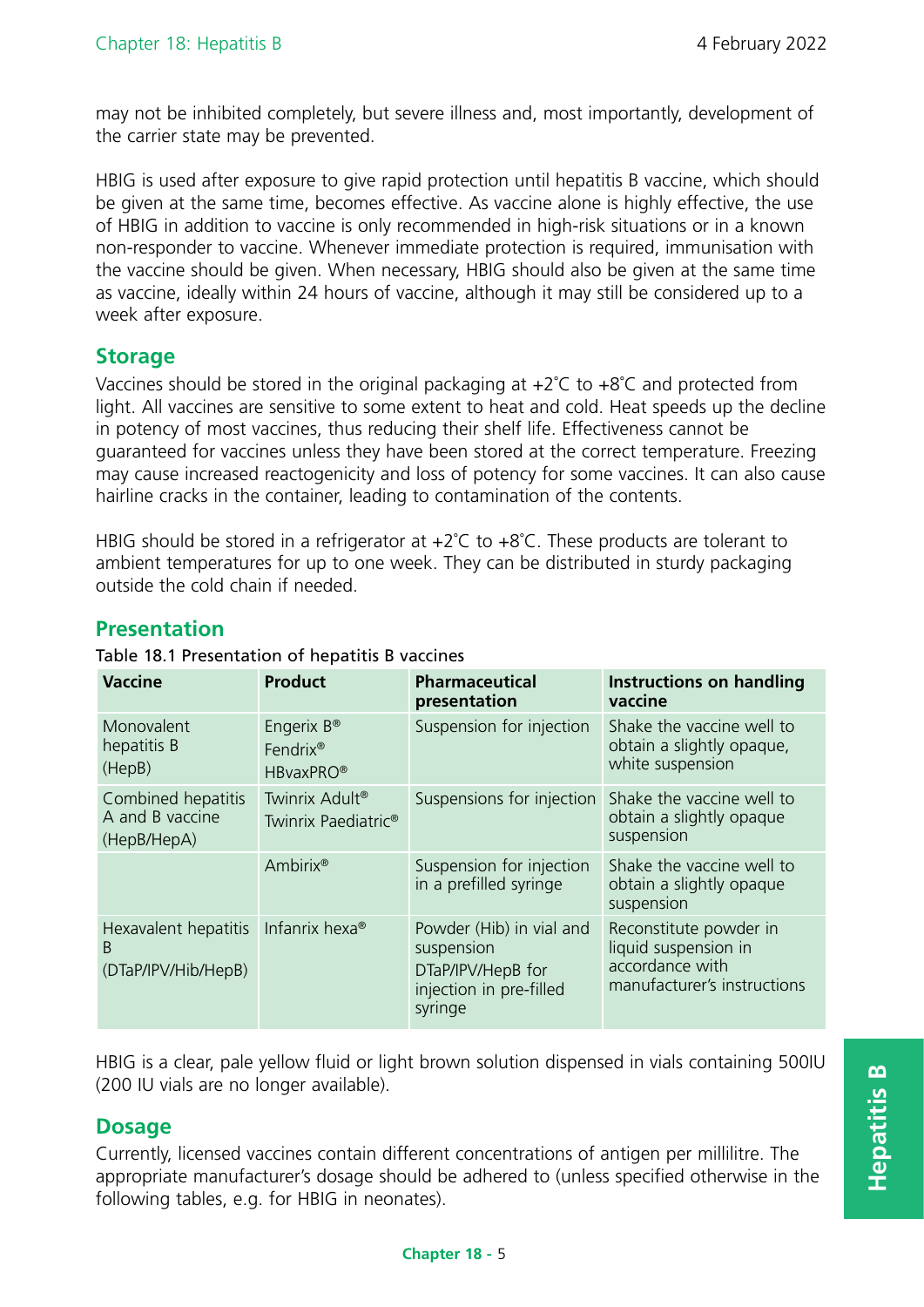Different hepatitis B vaccine products can be used to complete a primary immunisation course or, where indicated, as a booster or reinforcing dose in individuals who have previously received another hepatitis B vaccine (Bush *et al.*, 1991).

| <b>Vaccine product</b>  | Ages and group                                                                                             | <b>Dose</b> | Volume           |
|-------------------------|------------------------------------------------------------------------------------------------------------|-------------|------------------|
| Engerix B <sup>®</sup>  | $0-15$ years*                                                                                              | $10\muq$    | 0.5ml            |
| Engerix B <sup>®</sup>  | 16 years or over                                                                                           | $20\muq$    | 1.0 <sub>m</sub> |
| Fendrix <sup>®</sup>    | Patients with renal insufficiency aged<br>15 years and over                                                | $20\muq$    | 0.5ml            |
| HBvaxPRO Paediatric®    | $0-15$ years                                                                                               | $5\muq$     | 0.5ml            |
| <b>HBvaxPRO®</b>        | 16 years or over                                                                                           | $10\muq$    | 1.0 <sub>m</sub> |
| HBvaxPRO40 <sup>®</sup> | Adult dialysis and pre-dialysis patients                                                                   | $40\muq$    | 1.0 <sub>m</sub> |
|                         | * 20µg of Engerix B may be given to children 11-15 of years age if using the two-dose schedule (see below) |             |                  |

Table 18.2 Dosage of monovalent hepatitis B vaccines by age

| Table 18.3 Dosage of combined containing hepatitis B vaccines by age |  |  |  |
|----------------------------------------------------------------------|--|--|--|
|----------------------------------------------------------------------|--|--|--|

| <b>Vaccine</b><br>product                 | <b>Ages</b>           | Dose of other antigens                                                                                                                                                                                                                                                                                                                                                                      | <b>Dose</b><br><b>HBV</b> | <b>Volume</b>    |
|-------------------------------------------|-----------------------|---------------------------------------------------------------------------------------------------------------------------------------------------------------------------------------------------------------------------------------------------------------------------------------------------------------------------------------------------------------------------------------------|---------------------------|------------------|
| Twinrix<br>Adult <sup>®</sup>             | 16 years or<br>over   | 720 ELISA units HAV                                                                                                                                                                                                                                                                                                                                                                         | $20\muq$                  | 1.0 <sub>m</sub> |
| <b>Twinrix</b><br>Paediatric <sup>®</sup> | $1-15$ years          | 360 ELISA units HAV                                                                                                                                                                                                                                                                                                                                                                         | $10\muq$                  | 0.5ml            |
| Ambirix <sup>®</sup>                      | $1-15$ years          | 720 ELISA units HAV                                                                                                                                                                                                                                                                                                                                                                         | $20\muq$                  | 1.0 <sub>m</sub> |
| <b>Infanrix</b><br>$hexa^{\circledR}$     | 6 weeks $-2$<br>years | 30 International Units (IU) diphtheria<br>toxoid; 40 IU tetanus toxoid;<br>25 µg pertussis toxoid (PT); 25 µg<br>filamentous haemagglutinin (FHA); 8 µg<br>pertactin (PRN);<br>40 D-antigen units (DU) of type 1, 8 DU<br>type 2, and 32 DU type 3 poliovirus;<br>10 µg of adsorbed purified capsular<br>polysaccharide of Hib covalently bound<br>to approximately 25 µg of tetanus toxoid | $10\muq$                  | 0.5ml            |

#### Table 18.4 Dosage of HBIG

| Age group                                 | <b>Dose</b> |
|-------------------------------------------|-------------|
| Newborn and children aged 0-4 years       | 250IU       |
| Children aged 5-9 years                   | 300IU       |
| Adults and children aged 10 years or over | 500IU       |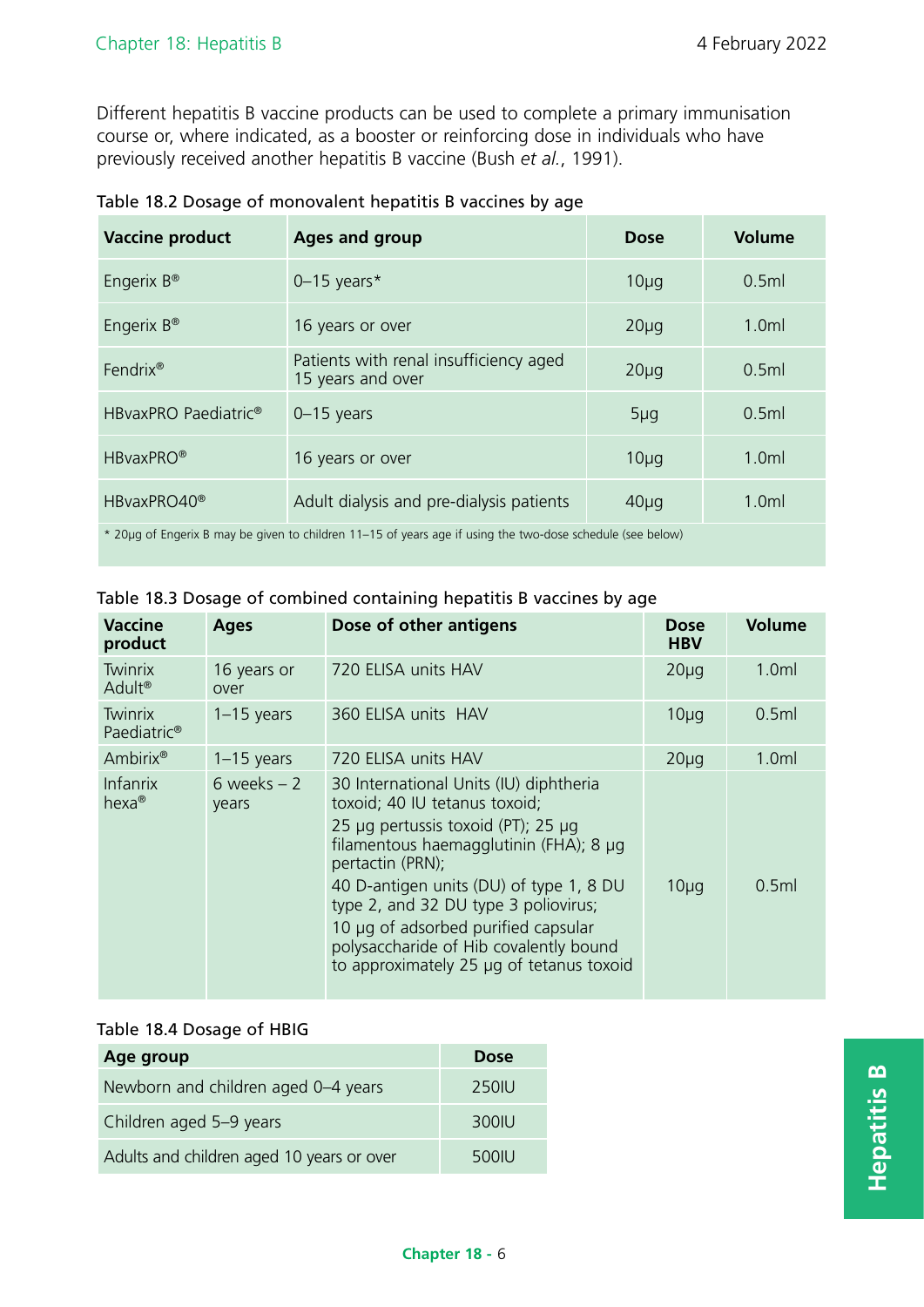# **Schedule**

There are many different immunisation schedules for hepatitis B vaccine which depend on the vaccine product used and how quickly protection is needed for pre or post exposure. These schedules are discussed in detail under each indication.

# **Administration**

Hepatitis B-containing vaccines are routinely given intramuscularly in the upper arm or anterolateral thigh. The buttock must not be used because vaccine efficacy may be reduced.

Hepatitis B-containing vaccines can be given at the same time as other vaccines including diphtheria, tetanus, pertussis, poliomyelitis, *Haemophilus influenzae* type b conjugate, 4CMenB, hepatitis A, MMR, pneumococcal conjugate, oral rotavirus and with travel vaccines. The vaccines should be given at a separate site, preferably in a different limb. If given in the same limb, they should be given at least 2.5cm apart (American Academy of Pediatrics, 2003). The site at which each vaccine was given should be noted in the individual's records.

For individuals with a bleeding disorder, vaccines should be given by deep subcutaneous injection to reduce the risk of bleeding.

HBIG can be administered in the upper outer quadrant of the buttock or anterolateral thigh (see Chapter 4). If more than 3ml is to be given to young children and infants, or more than 5ml to older children and adults, the immunoglobulin should be divided into smaller amounts and administered into different sites. HBIG may be administered, at a different site, at the same time as hepatitis B vaccine.

# **Disposal**

Equipment used for vaccination, including used vials, ampoules, or partially discharged vaccines should be disposed of at the end of a session by sealing in a proper, punctureresistant 'sharps' box according to local authority regulations and guidance in Health Technical Memorandum 07-01: Safe management of healthcare waste (Department of Health, 2013).

# **Recommendations for the use of the vaccine**

The objective of the immunisation programme is to provide a minimum of three doses of hepatitis B vaccine for:

- infants, as part of the routine childhood immunisation programme, to protect against future exposure risks (pre-exposure immunisation)
- individuals at high risk of exposure to the virus or complications of the disease (preexposure immunisation).
- individuals who have already been exposed to the virus (post-exposure immunisation) including infants born to hepatitis B infected mothers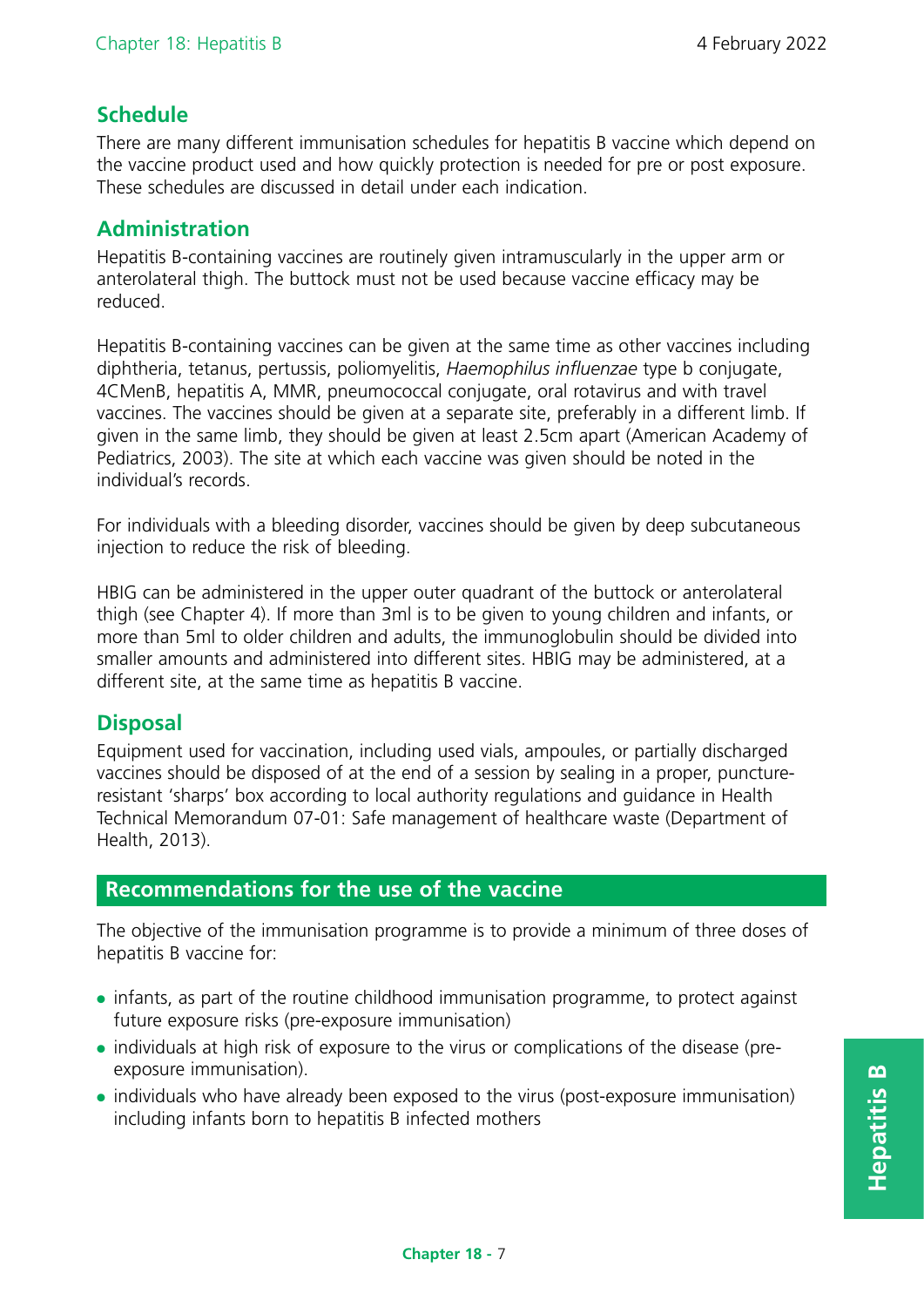### **Routine childhood immunisation programme**

In the routine immunisation programme, a total of **three** doses of vaccine at the appropriate intervals (8, 12 and 16 weeks of age) are considered to give satisfactory longterm protection. The appropriate intervals are determined by the need to also protect individuals against diphtheria, tetanus, pertussis, polio and Hib.

### **Selective neonatal immunisation programme**

Post-exposure immunisation is provided to infants born to hepatitis B infected mothers, identified through antenatal screening, to prevent mother to child transmission at or around the time of birth. Immunisation of the infant should start as soon as possible after birth, and no later than 24 hours, and be followed by a dose four and eight weeks later and a further dose at one year of age. From late 2017, as hepatitis B is included in the routine childhood immunisation programme, the dose at eight weeks in the selective neonatal programme will be provided in DTaP/IPV/Hib/HepB as part of the routine programme, as will additional doses given at 12 and 16 weeks..

### **Selective immunisation programme**

Immediate post-exposure vaccination is used to prevent infection following exposure, for example needlestick injuries (see below), followed by a dose one and two months later. Pre-exposure vaccination is also used to protect individuals at high risk of exposure to the virus or of the complications of the disease.

## **Pre-exposure immunisation**

#### **Primary Immunisation**

#### **Infants and children under ten years of age**

From late 2017, the routine childhood programme consists of three doses of a hepatitis B-containing product with an interval of one month between each dose, before the age of one year. If the primary course is interrupted it should be resumed but not repeated, allowing an interval of four weeks between the remaining doses.

Children of one to ten years of age who have completed a primary course of diphtheria, tetanus, pertussis, Hib and polio, but who have not received hepatitis B-containing vaccines do not require any hepatitis B-containing vaccine unless they are in a high-risk group or are exposed to hepatitis B (see below).

### **Individuals at high risk of exposure or of the complications of the disease**

Pre-exposure immunisation is used for individuals who are at increased risk of hepatitis B or complications of the disease because of their lifestyle, occupation, co-existing medical conditions or other factors (see below). It is important that immunisation against hepatitis B does not encourage relaxation of other measures designed to prevent exposure to the virus, for example condom use and needle exchange. Healthcare workers giving immunisation should use the opportunity to provide advice on other preventative measures or to arrange referral to appropriate specialist services.

Where testing for markers of current or past infection is clinically indicated, e.g. for household contacts of infected persons, this should be done at the same time as the administration of the first dose. Vaccination should not be delayed while waiting for results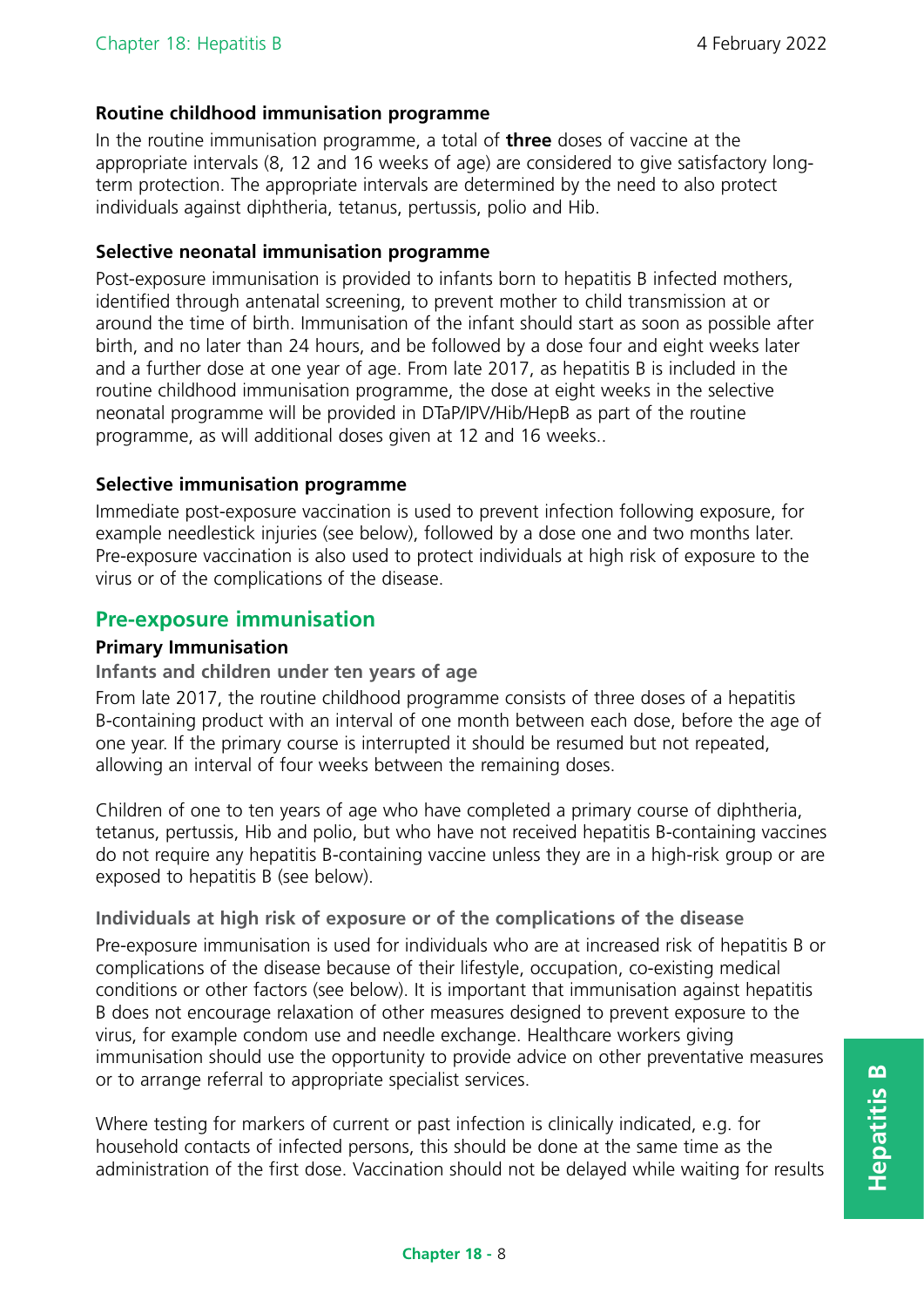of the tests. Further doses may not be required in those with clear evidence of past exposure. Pre-exposure immunisation is recommended for the following groups.

### *People who inject drugs (PWID)*

PWID are at particular risk of acquiring hepatitis B infection. Vaccination is recommended for the following:

- all current PWID, as a high priority
- those who inject intermittently
- those who are likely to 'progress' to injecting, for example those who are currently smoking heroin and/or crack cocaine, and heavily dependent amphetamine users
- non-injecting users who are living with current injectors
- sexual partners, children, other household and close family contacts of PWID

## *Individuals who change sexual partners frequently*

Those who change sexual partners frequently, men who have sex with men (MSM), and male and female commercial sex workers are at particular risk of infection and should be offered vaccination.

## *Close family contacts of a case or individual with chronic hepatitis B infection*

Sexual partners are most at risk of transmission, and they and close family and household contacts should be vaccinated. Blood should be taken at the time of the first dose of vaccine to determine if they have already been infected. Contacts shown to be HBsAg, anti-HBs or anti-HBc positive do not require further immunisation. Advice regarding the appropriate use of condoms should be given.

Newborn infants born to a hepatitis B negative woman but known to be going home to a household with another hepatitis B infected person may be at immediate risk of hepatitis B infection. In these situations, a monovalent dose of hepatitis B vaccine should be offered before discharge from hospital. They should then continue on the routine childhood schedule commencing at eight weeks.

Contacts who have had recent unprotected sex with individuals who have acute hepatitis B or who are HBsAg positive require post-exposure prophylaxis, including HBIG (see later section).

### *Families adopting children from countries with a high or intermediate prevalence of hepatitis B*

Members of such families may be at risk, as these children could be chronically infected (Christenson, 1986; Rudin *et al.*, 1990). When the status of the child to be adopted is not known, families adopting children from any high or intermediate-prevalence country should be advised of the risks and hepatitis B vaccination recommended. Testing such children is advisable because there could be benefits from referring an infected child for further management.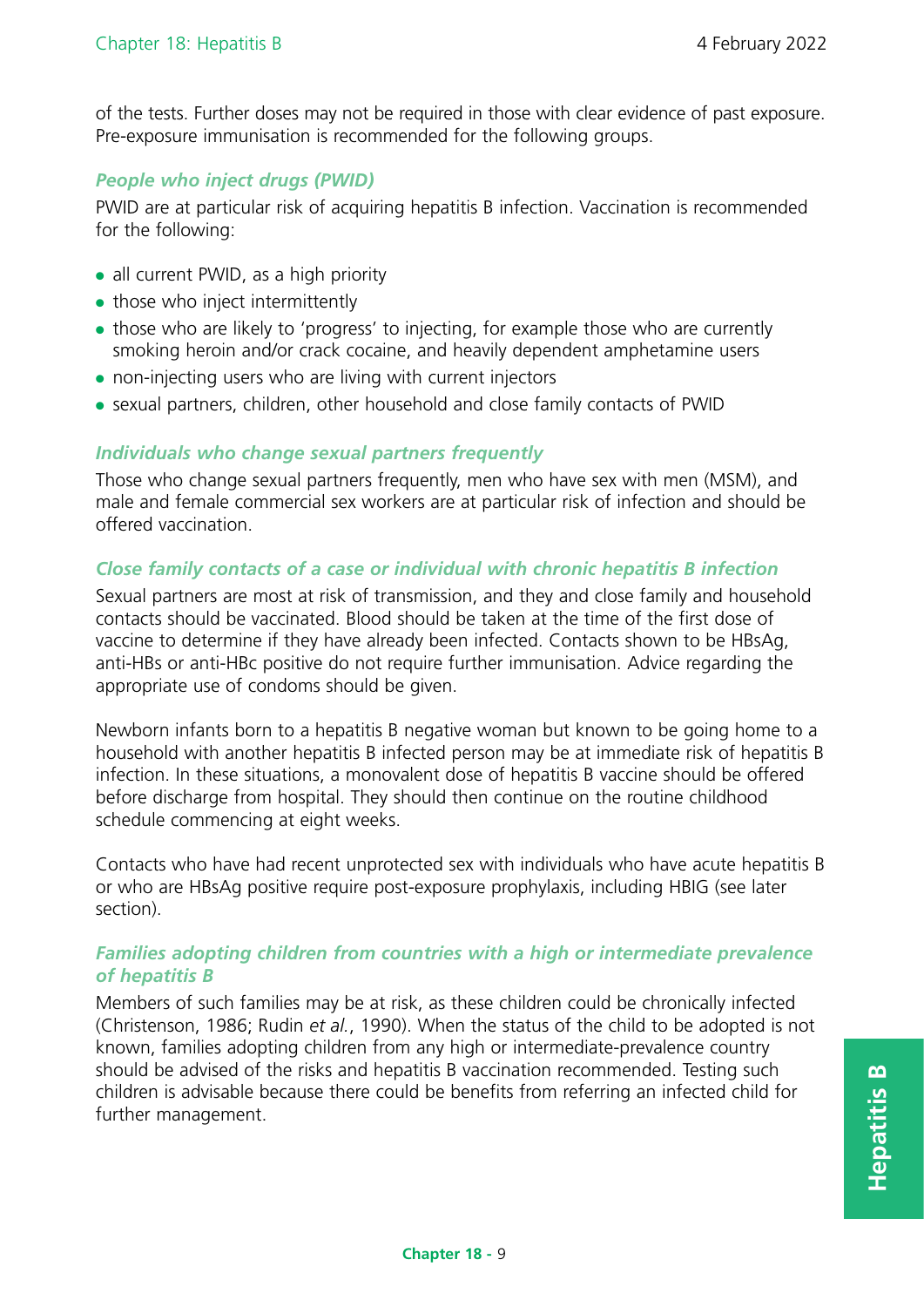### *Foster carers*

Some children requiring fostering may have been at increased risk of acquiring hepatitis B infection. Emergency placements may be made within a few hours: foster carers who accept children as emergency placements should be made aware of the risks of undiagnosed infection and how they can minimise the risks of transmission of all blood-borne virus infections. All shortterm foster carers who receive emergency placements, and their families, should be offered immunisation against hepatitis B. Permanent foster carers (and their families) who accept a child known to be infected with hepatitis B should also be offered immunisation.

### *Individuals receiving regular blood or blood products and their carers*

Those individuals receiving regular blood products, such as people with haemophilia, should be vaccinated. Those receiving regular blood transfusions, for example people with thalassaemia or other chronic anaemia, should be vaccinated against hepatitis B. Carers responsible for the administration of such products should also be vaccinated.

## *Patients with chronic renal failure*

Patients with renal failure may need haemodialysis, at which time they may be at increased risk of hepatitis B. The response to hepatitis B vaccine among patients with renal failure is lower than among healthy adults. Between 45 and 66% of patients with chronic renal failure develop anti-HBs responses and, compared with immunocompetent individuals, levels of anti-HBs decline more rapidly. However, increased response rates have been reported in vaccines formulated for use in patients with chronic renal failure (Tong *et al*., 2005). Testing is advised in this patient group (see later section on testing).

Immunisation against hepatitis B is recommended for patients already on haemodialysis or renal transplantation programmes and for other patients with chronic renal failure as soon as it is anticipated that they may require these interventions. The vaccines formulated for use in patients with chronic renal insufficiency should be used.

### *Patients with chronic liver disease*

Individuals with chronic liver disease may be at increased risk of the consequences of hepatitis B infection. Immunisation against hepatitis B is therefore recommended for patients with severe liver disease, such as cirrhosis, of whatever cause. Vaccine should also be offered to individuals with milder liver disease, particularly those who are chronically infected with hepatitis C virus, who may share risk factors that mean that they are at increased risk of acquiring hepatitis B infection.

### *Inmates of custodial institutions*

Immunisation against hepatitis B is recommended for all sentenced prisoners and all new inmates entering prison in the UK.

### *Individuals in residential accommodation for those with learning difficulties*

A higher prevalence of chronic hepatitis B infection has been found among individuals with learning difficulties in residential accommodation than in the general population. Close, daily living contact and the possibility of behavioural problems may lead to residents being at increased risk of infection. Vaccination is therefore recommended.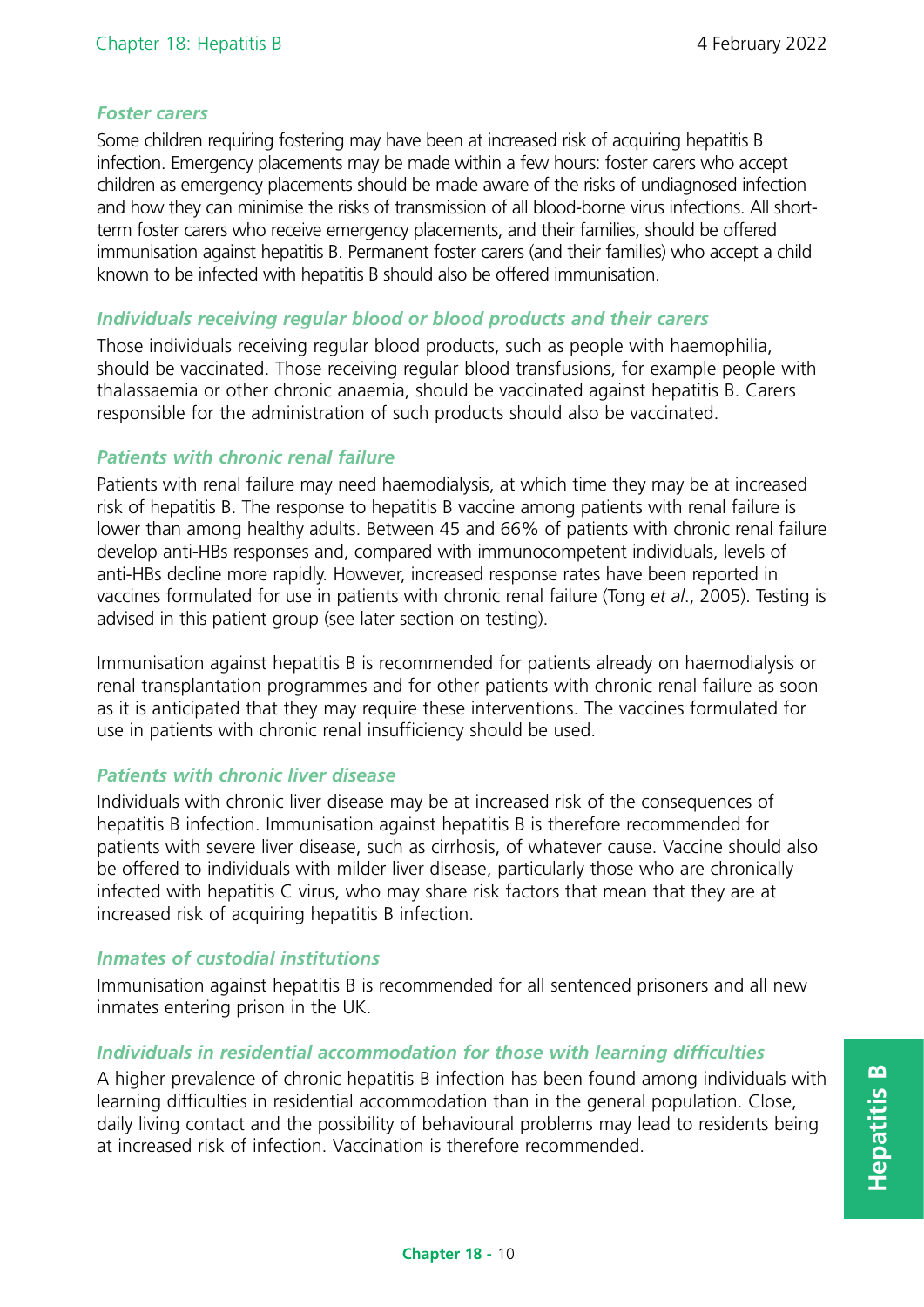Similar considerations may apply to children and adults in day care, schools and centres for those with severe learning disability. Decisions on immunisation should be made on the basis of a local risk assessment. In settings where the individual's behaviour is likely to lead to significant exposure (e.g. biting or being bitten) on a regular basis, immunisation should be offered to individuals even in the absence of documented hepatitis B transmission.

### *People travelling to or going to reside in areas of high or intermediate prevalence*

Travellers to areas of high or intermediate prevalence who place themselves at risk when abroad should be offered immunisation. The behaviours that place them at risk will include sexual activity, injecting drug use, undertaking relief aid work and/or participating in contact sports. Travellers are also at risk of acquiring infection as a result of medical or dental procedures carried out in countries where unsafe therapeutic injections (e.g. the re-use of contaminated needles and syringes without sterilisation) are a risk factor for hepatitis B (Kane *et al.*, 1999; Simonsen *et al.*, 1999). Individuals at high risk of requiring medical or dental procedures in such countries should therefore be immunised, including:

- those who plan to remain in areas of high or intermediate prevalence for lengthy periods
- children and others who may require medical care while travelling to visit families or relatives in high or moderate-endemicity countries
- people with chronic medical conditions who may require hospitalisation while overseas e.g. dialysis
- those travelling for medical care

### *Individuals at occupational risk*

Hepatitis B vaccination is recommended for the following groups who are considered at increased risk:

- *healthcare workers in the UK and overseas (including students and trainees):* all healthcare workers who may have direct contact with patients' blood, blood-stained body fluids or tissues, require vaccination. This includes any staff who are at risk of injury from blood-contaminated sharp instruments, or of being deliberately injured or bitten by patients. Advice should be obtained from the appropriate occupational health department.
- *laboratory staff:* any laboratory staff who handle material that may contain the virus require vaccination.
- *staff of residential and other accommodation for those with learning difficulties:* a higher prevalence of hepatitis B carriage has been found among certain groups of patients with learning difficulties in residential accommodation than in the general population. Close contact and the possibility of behavioural problems, including biting and scratching, may lead to staff being at increased risk of infection.

Similar considerations may apply to staff in day-care settings and special schools for those with severe learning disability. Decisions on immunisation should be made on the basis of a local risk assessment. In settings where the client's behaviour is likely to lead to significant percutaneous exposures on a regular basis (e.g. biting), it would be prudent to offer immunisation to staff even in the absence of documented hepatitis B transmission.

**• other occupational risk groups:** in some occupational groups, such as morticians and embalmers, there is an established risk of hepatitis B, and immunisation is recommended. Immunisation is also recommended for all prison service staff who are in regular contact with prisoners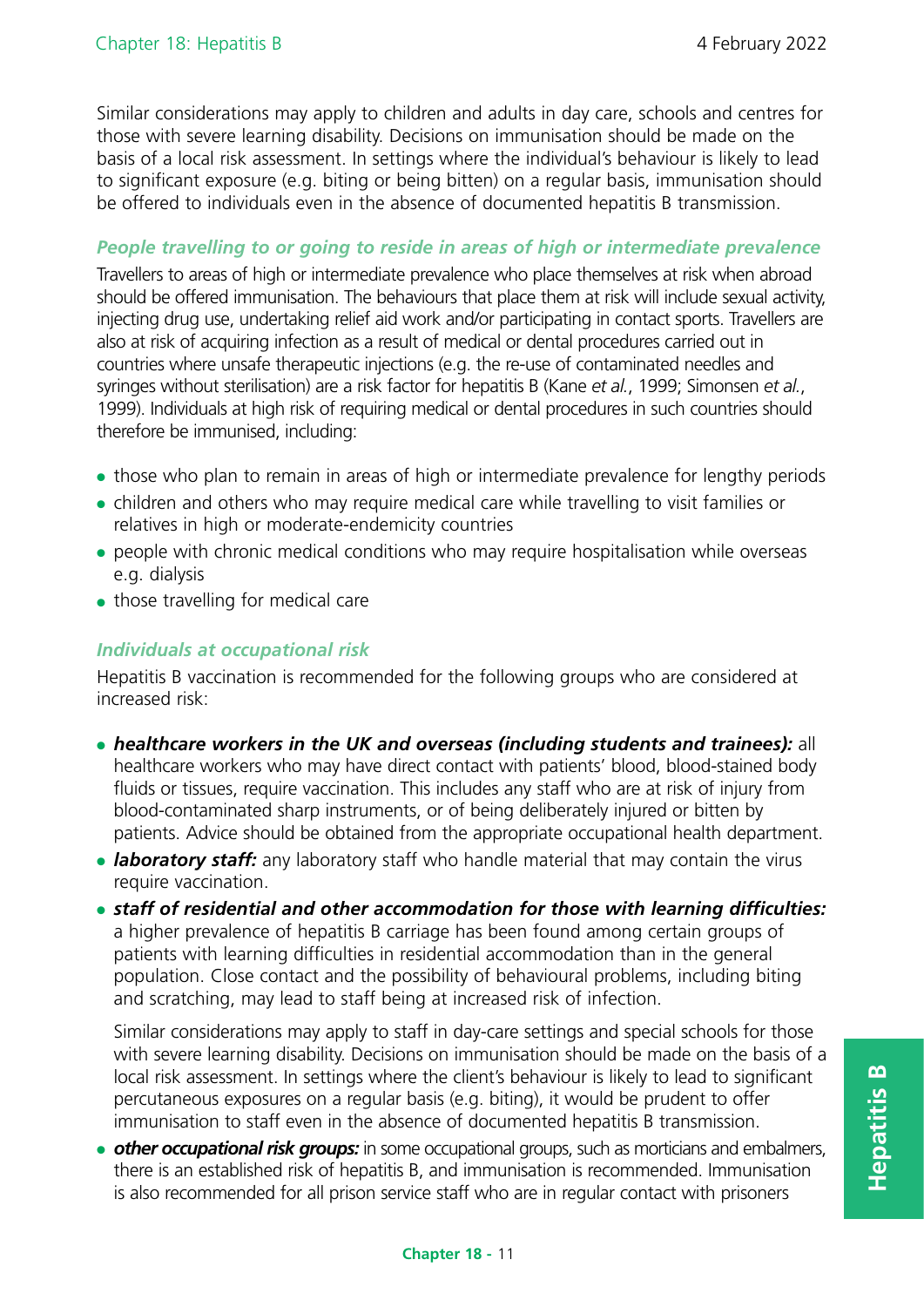Hepatitis B vaccination may also be considered for other groups such as the police and fire and rescue services. In these workers an assessment of the frequency of likely exposure should be carried out. For those with frequent exposure, pre-exposure immunisation is recommended. For other groups, post-exposure immunisation at the time of an incident may be more appropriate (see below). Such a selection has to be decided locally by the occupational health services or as a result of appropriate medical advice.

#### **Pre-exposure immunisation schedule**

#### **Infants and children**

DTaP/IPV/Hib/HepB is recommended to be given at eight, twelve and sixteen weeks of age but can be given at any stage from six weeks to ten years of age.

#### *Vaccination of pre-term babies*

It is important that premature infants have their immunisations at the appropriate chronological age (i.e. age since birth, not corrected), according to the schedule.

#### **Pre-exposure immunisation schedule for high risk individuals**

For pre-exposure prophylaxis in most adult and childhood risk groups, an accelerated schedule should be used, with vaccine given at zero, one and two months. Higher completion rates are achieved with the accelerated schedule (at zero, one and two months) in groups where compliance is difficult (e.g. in PWID and genitourinary medicine clinic attenders) (Asboe *et al*., 1996). This improved compliance is likely to offset the slightly reduced immunogenicity when compared with the zero-, one- and six-month schedule, and similar response rates can be achieved by the opportunistic use of a fourth dose after 12 months. An alternative schedule at zero, one and six months should only be used where rapid protection is not required and there is a high likelihood of compliance. If the primary course is interrupted it should be resumed but not repeated.

Engerix  $B<sup>®</sup>$  can also be given at a very rapid schedule with three doses given at zero, seven and 21 days (Bock *et al*., 1995). When this schedule is used, a fourth dose should be administered 12 months after the first dose to provide longer term protection. This schedule is licensed for use in circumstances where adults over 18 years of age are at immediate risk and where a more rapid induction of protection is required. This includes persons travelling to areas of high endemicity, PWIDs and prisoners. In teenagers under 18 years of age, response to vaccine is usually better than in older adults (Plotkin and Orenstein, 2004). Although not licensed for this age group, the very rapid schedule can be used in those aged 16 to 18 years where it is important to provide rapid protection and to maximise compliance (e.g. PWIDs and those in prison).

Twinrix Adult® vaccine can also be given at zero, seven and 21 days. This will provide more rapid protection against hepatitis B than other schedules but full protection against hepatitis A will be provided later than with vaccines containing a higher dose of hepatitis A (see Chapter 17). When this schedule is used, a fourth dose should be administered 12 months after the first dose to provide longer term protection.

Fendrix® is recommended to be given at zero, one, two and six months.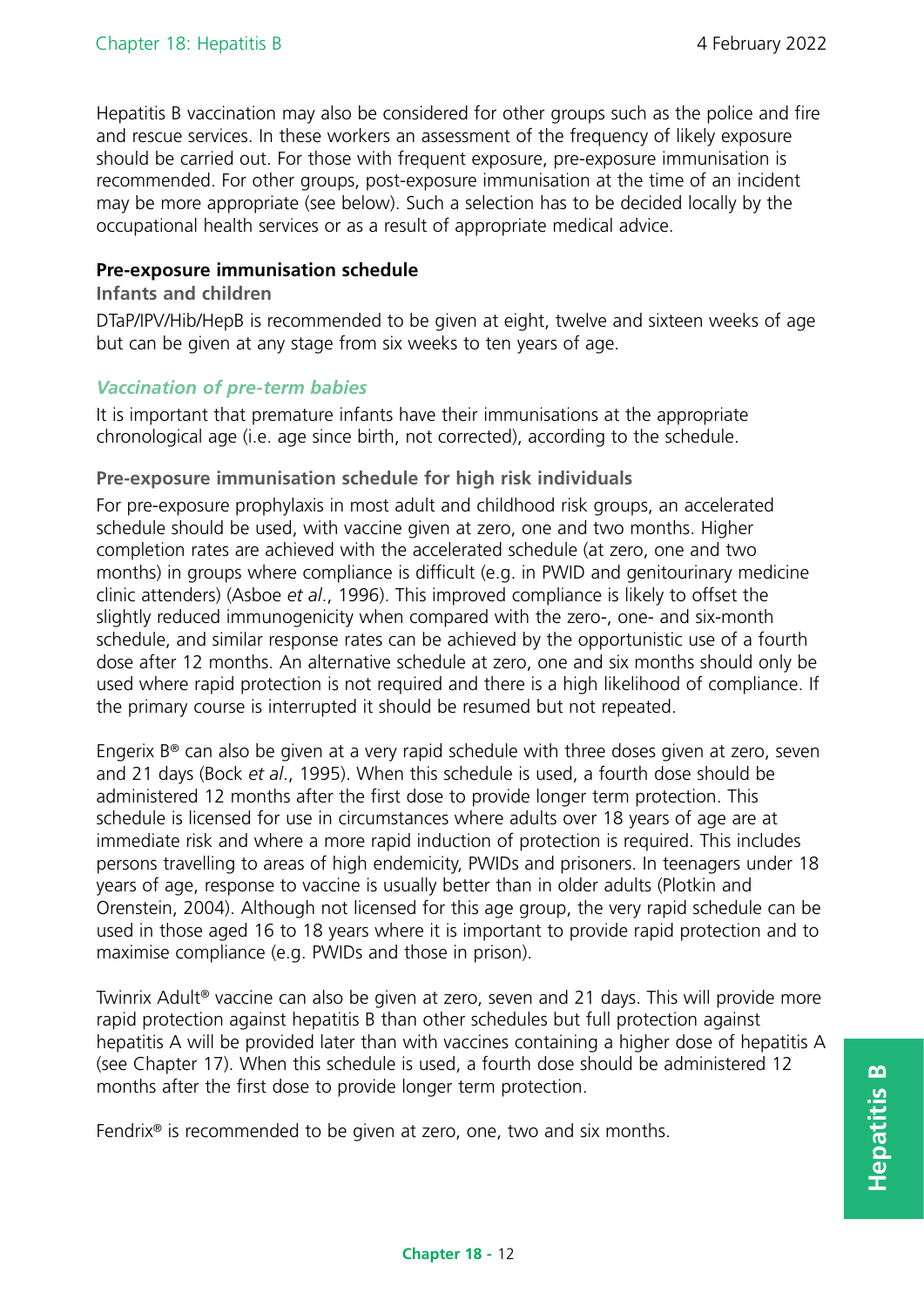For children under 15 years of age, a two-dose schedule of a vaccine containing adult strength hepatitis B, (Ambirix® for those aged one to 15 years or Engerix B® for those aged 11 to 15 years) at zero and six months provides similar protection to three doses of the childhood hepatitis B vaccines.

### **Reinforcing doses for those who have received pre-exposure immunisation**

The full duration of protection afforded by hepatitis B vaccine has yet to be established (Whittle *et al*., 2002). Levels of vaccine-induced antibody to hepatitis B decline over time, but there is evidence that immune memory can persist in those successfully immunised (Liao *et al*.,1999, Poovorawan *et al*., 2010, Bruce *et al*., 2016, Simons *et al*., 2016). Although some evidence suggests that not all individuals make this amnestic response (Williams *et al*., 2003; Boxall *et al*., 2004), the clinical significance of this is unclear. The WHO has concluded that, although knowledge about the duration of protection against infection and disease is still incomplete, studies demonstrate that, among successfully vaccinated immunocompetent individuals, protection against chronic infection persists for 20-30 years or more. Therefore WHO conclude that there is no compelling evidence for recommending a booster dose of hepatitis B vaccine in routine immunisation programmes (WHO 2017).

Based on this conclusion, the current UK recommendation is that those who have received a primary course of immunisation, including children vaccinated according to the routine childhood schedule and individuals at high risk of exposure, do not require a reinforcing dose of HepB-containing vaccine, except in the following categories:

- healthcare workers (including students and trainees), who should be offered a single booster dose of vaccine, once only, around five years after primary immunisation
- patients with renal failure (see later section)
- at the time of a significant exposure (see next section)

## **Post-exposure immunisation**

Post-exposure prophylaxis should be initiated rapidly to protect the following groups.

### **Babies born to hepatitis B infected mothers (selective neonatal immunisation programme)**

Hepatitis B infection can be transmitted from infected mothers to their babies at or around the time of birth (perinatal transmission). Babies acquiring infection at this time have a high risk of becoming chronically infected with the virus. The development of the chronic infection after perinatal transmission can be prevented in over 90% of cases by appropriate vaccination, starting immediately at birth.

Since 1998, the Department of Health and now the UK National Screening Committee (UK NSC) have recommended population screening for hepatitis B in pregnancy (Department of Health, 1998). The main objective of the programme is to reduce the risk of mother-tochild transmission by providing prompt post-exposure vaccination of the baby. Early identification in pregnancy will also facilitate appropriate assessment and management of the mother and their baby. Women with hepatitis B in pregnancy should have care provided by a multidisciplinary team to ensure all aspects are reviewed and managed. An appropriate care plan and neonatal alert should be put in place for the birth of their baby.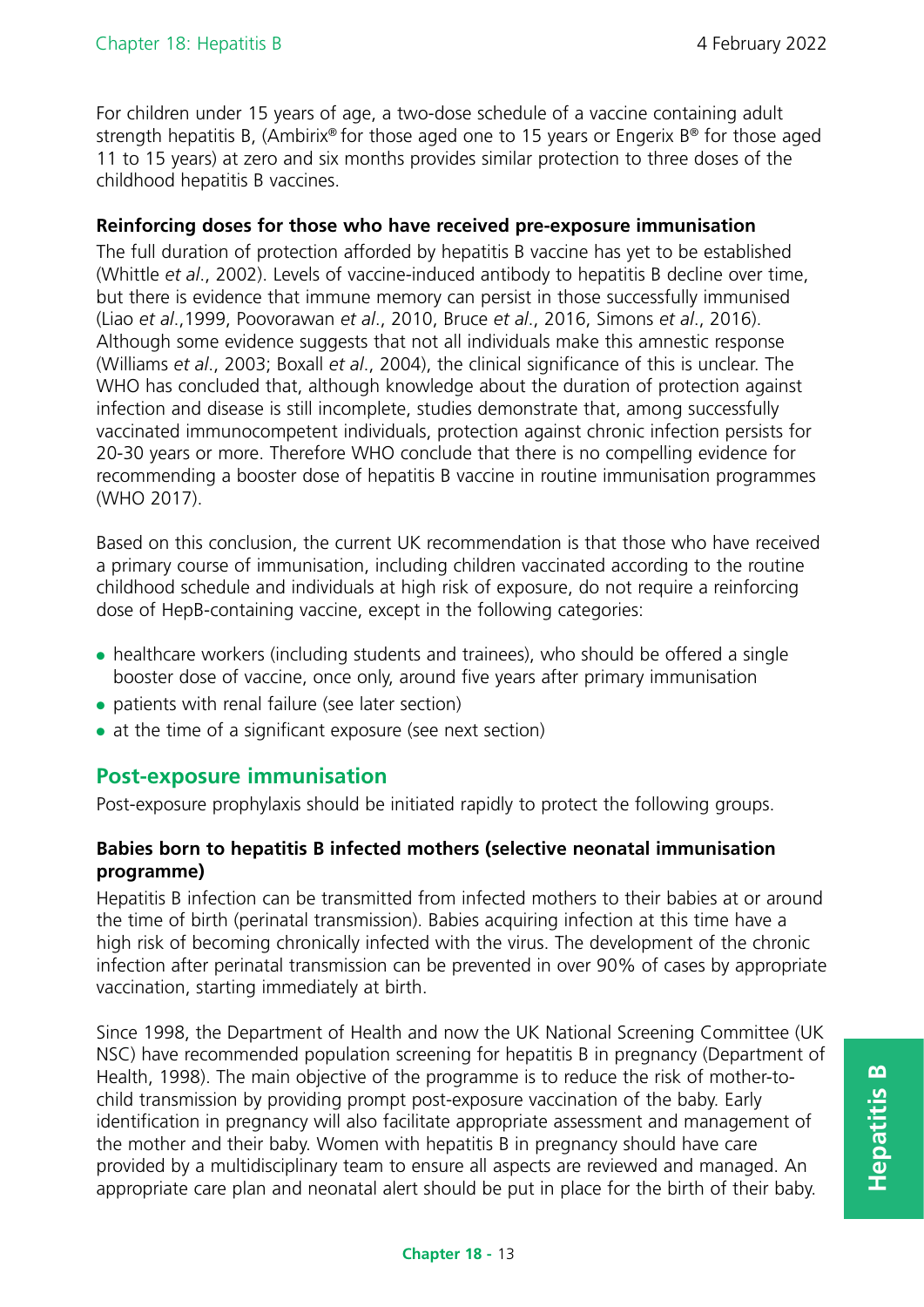Those mothers shown to be infected, should have confirmatory testing and testing for hepatitis B e-markers and viral load. Where an unbooked mother presents in labour, an urgent HBsAg test should be performed to ensure that vaccine can be appropriately given to babies born to hepatitis B infected mothers within 24 hours of birth. Hepatitis B e-markers and/or viral load should also be undertaken rapidly to advise on whether HBIG is also required.

All babies born to these mothers should receive a complete course of vaccine on time; the first dose of vaccine should be given as soon as possible, ideally within 24 hours of birth. Arrangements should be in place to ensure that information is shared with appropriate local agencies to facilitate follow up.

Babies born to highly infectious mothers should receive HBIG as well as active immunisation (see Table 18.5). Management of the infant should be based on the results of e-markers and hepatitis B viral load testing of the mother. HBIG should ideally be ordered well in advance of the birth and given simultaneously with vaccine but at a different site. If this is not possible, HBIG should be ordered to be given within 24 hours of the birth dose of vaccine.

| <b>Hepatitis B status of mother</b>                                                                                                                                                                  |                               | <b>Baby should receive</b> |
|------------------------------------------------------------------------------------------------------------------------------------------------------------------------------------------------------|-------------------------------|----------------------------|
|                                                                                                                                                                                                      | <b>Hepatitis B</b><br>vaccine | <b>HBIG</b>                |
| Mother is HBsAg positive and HBeAg positive                                                                                                                                                          | Yes                           | Yes                        |
| Mother is HBsAg positive, HBeAg negative and anti-HBe<br>negative                                                                                                                                    | Yes                           | Yes                        |
| Mother had acute hepatitis B during pregnancy                                                                                                                                                        | <b>Yes</b>                    | <b>Yes</b>                 |
| Mother is HBsAg positive and anti-HBe positive                                                                                                                                                       | Yes                           | No.                        |
| Mother is HBsAg positive and known to have an HBV DNA level<br>equal or above 1x10 <sup>6</sup> IUs/ml in any antenatal sample during this<br>pregnancy<br>(regardless of HBeAg and anti-HBe status) | Yes                           | Yes                        |
| Mother is HBsAg positive and baby weighs 1500g or less                                                                                                                                               | Yes                           | Yes                        |

# Table 18.5 Vaccination of babies according to the hepatitis B status of the mother

#### **Vaccination of pre-term babies**

There is evidence that the response to hepatitis B vaccine is lower in pre-term, low-birth weight babies (Losonsky *et al*., 1999). It is, therefore, important that premature infants receive the full paediatric dose of hepatitis B vaccine on schedule. Babies born to mothers infected with hepatitis B, with a birthweight of 1500g or less, should receive HBIG in addition to the vaccine, regardless of the e-antigen status or viral load of the mother. As the benefit of vaccination is high in this group of infants, vaccination should not be withheld or delayed.

**Post-exposure schedule and follow-up for the selective neonatal programme** 

Babies born to hepatitis B infected mothers should be vaccinated using an accelerated immunisation schedule with a dose of hepatitis-B containing vaccine at birth, 4 weeks and 8 weeks of age. From late 2017, the routine childhood immunisation programme includes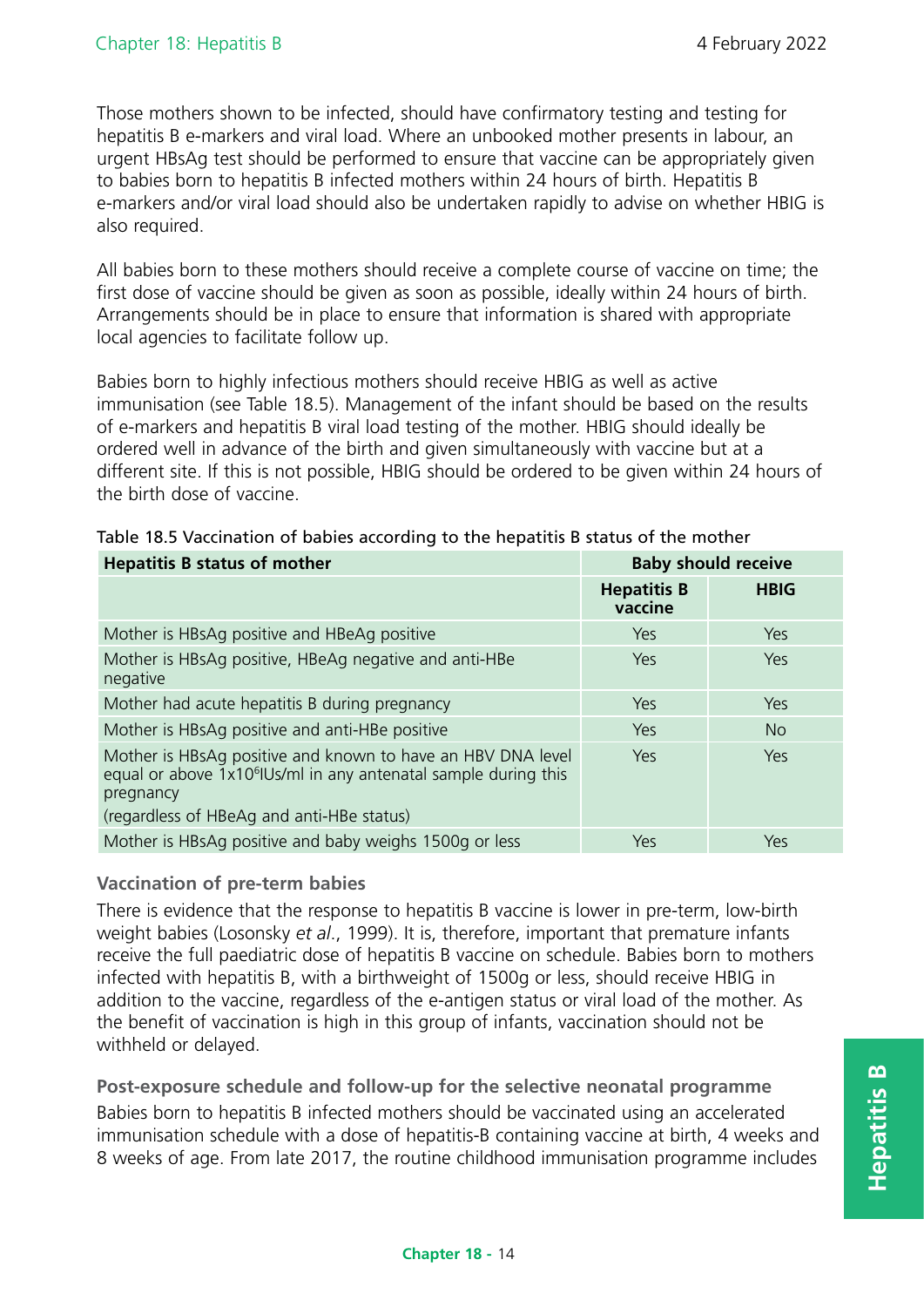hepatitis B, and therefore these infants will receive monovalent vaccine at birth and 4 weeks, but hexavalent hepatitis B-containing vaccine instead of monovalent vaccine at 8 weeks. They should then receive additional hexavalent vaccine doses at 12 and 16 weeks (see table 18.6).

A further dose of monovalent HepB vaccine is given at one year of age, alongside a test for HBsAg. Testing at one year of age is important to identify babies who have become chronically infected with hepatitis B despite vaccination, and will allow prompt referral for further management. This testing can be carried out at the same time as the dose at one year of age is given, or soon after. A further dose of hepatitis B-containing vaccine at 3 years and 4 months is no longer recommended for those children who have completed their routine primary immunisations with the hexavalent hepatitis B-containing vaccine. However the pre-school booster visit (for MMR and DTaP/IPV or dTaP/IPV vaccinations) provides an opportunity to check the child has been appropriately managed, i.e. fully immunised against hepatitis B and tested for infection.

Where immunisation has been delayed beyond the recommended intervals, the vaccine course should be resumed, but it is more likely that the child may become infected. In this instance, testing for HBsAg above the age of one year is particularly important.

| Age                  | <b>Routine childhood</b><br>programme | <b>Babies born to hepatitis B infected</b><br>mothers       |
|----------------------|---------------------------------------|-------------------------------------------------------------|
| <b>Birth</b>         | $x +$                                 | $\checkmark$ Monovalent HepB                                |
| 4 weeks              | $\boldsymbol{\mathsf{x}}$             | $\checkmark$ Monovalent HepB                                |
| 8 weeks              | ✔ DTaP/IPV/Hib/HepB                   | ✔ DTaP/IPV/Hib/HepB                                         |
| 12 weeks             | ✔ DTaP/IPV/Hib/HepB                   | ✔ DTaP/IPV/Hib/HepB                                         |
| 16 weeks             | ✔ DTaP/IPV/Hib/HepB                   | ✔ DTaP/IPV/Hib/HepB                                         |
| 1 year of age        | $x^*$                                 | $\checkmark$ Monovalent HepB<br>$\checkmark$ Test for HBsAq |
| 3 years and 4 months | $x^*$                                 | $x^{\star}$                                                 |

Table 18.6 Hepatitis B immunisation schedule for routine childhood and selective neonatal immunisation programmes following the introduction of hexavalent hepatitis B-containing vaccine

† Newborn infants born to a hepatitis B negative woman but known to be going home to a household with another hepatitis B infected person may be at immediate risk of hepatitis B infection. In these situations, a monovalent dose of hepatitis B vaccine should be offered before discharge from hospital. They should then continue on the routine childhood schedule commencing at eight weeks.

\* Give the recommended non-hepatitis B containing vaccines as per the routine schedule

### **Other groups potentially exposed to hepatitis B**

Any individual potentially exposed to hepatitis B-infected blood or body fluids should be offered immediate protection against hepatitis B. A summary of existing guidance on postexposure prophylaxis, depending on prior vaccination status and the status of the source is given in Table 18.7. (derived from PHLS Hepatitis Sub-committee, 1992) [\(https://www.gov.](https://www.gov.uk/government/collections/hepatitis-b-guidance-data-and-analysis) [uk/government/collections/hepatitis-b-guidance-data-and-analysis\)](https://www.gov.uk/government/collections/hepatitis-b-guidance-data-and-analysis).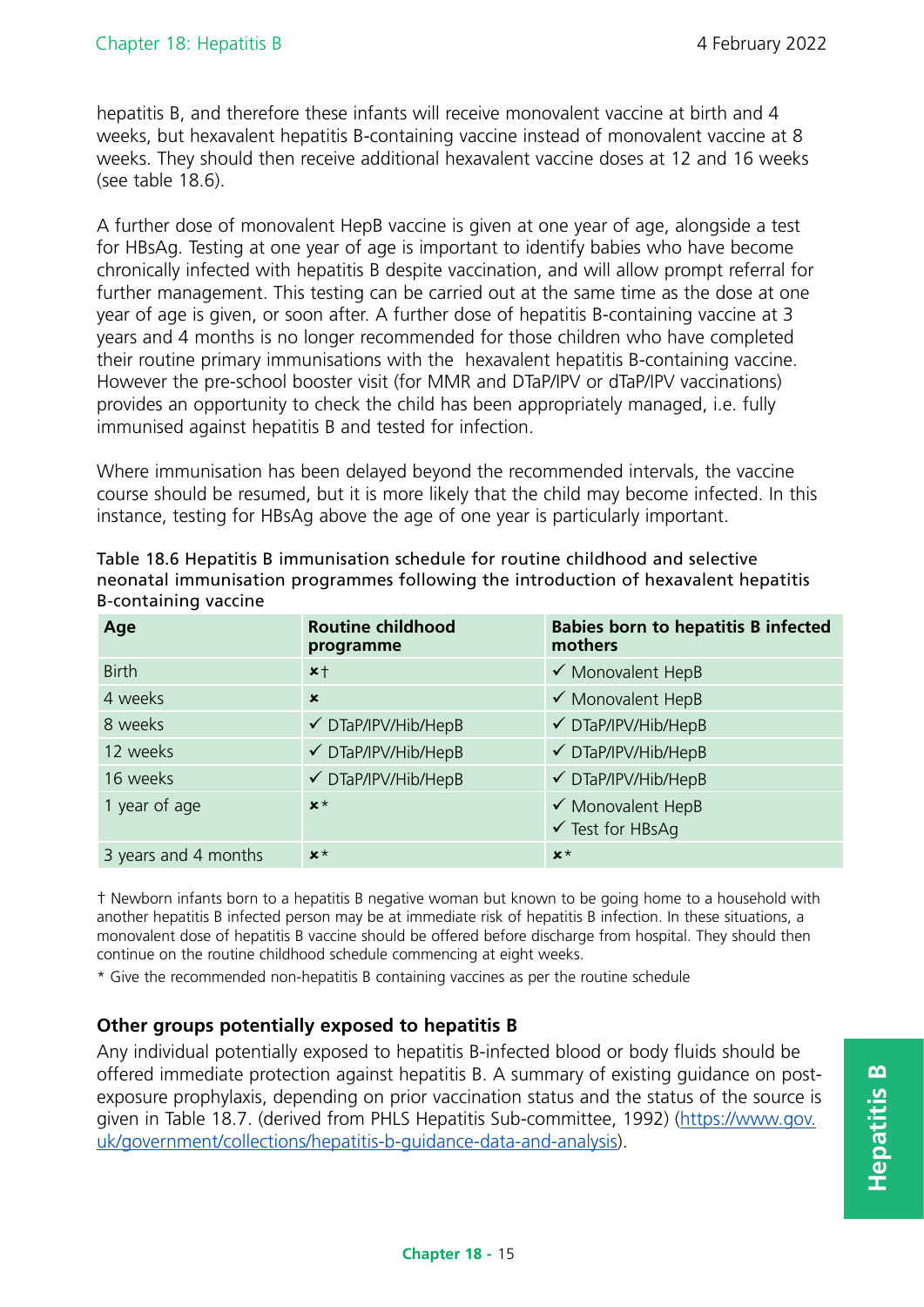#### **Sexual partners**

Any sexual partner of individuals suffering from acute hepatitis B should be offered protection with vaccine, and if seen within one week of last contact should also be offered HBIG. Sexual contacts of an individual with newly diagnosed chronic hepatitis B should be offered vaccine; HBIG may be considered if unprotected sexual contact with the new partner first occurred in the past week. Individuals should be advised on the appropriate use of condoms, at least until after the second dose, and on the importance of completing the course to minimise the risk of infection.

#### **Persons who are accidentally inoculated or contaminated**

This includes those who contaminate their eyes or mouth, or fresh cuts or abrasions of the skin (e.g. community or occupational needlestick injuries and bites), with blood from a known HBsAg-positive person. Individuals who sustain such accidents should wash the affected area well with soap and warm water, and seek medical advice. Advice about prophylaxis after such accidents should be obtained by telephone from the nearest public health laboratory or from the local Health Protection Team or virologist on call. Advice following accidental exposure may also be obtained from the occupational health services and hospital infection control officer.

### **Post-exposure schedule and follow-up for other groups**

For post-exposure prophylaxis, an accelerated schedule of monovalent hepatitis B vaccine (or a combined vaccine of equivalent strength) should be used, with vaccine given at zero, one and two months. If HBIG is also indicated, it should be given as soon as possible, ideally at the same time or within 24 hours of the first dose of vaccine, but not after seven days have elapsed since exposure.

Guidance on follow up testing for infection is summarised elsewhere (PHLS Hepatitis Subcommittee, 1992) [\(https://www.gov.uk/government/collections/hepatitis-b-guidance-data](https://www.gov.uk/government/collections/hepatitis-b-guidance-data-and-analysis)[and-analysis](https://www.gov.uk/government/collections/hepatitis-b-guidance-data-and-analysis)).

#### **Reinforcing immunisation**

Those who have receive post-exposure prophylaxis with a zero, one and two months accelerated schedule, do not require a further dose at 12 months unless they remain at continued high risk. Thereafter, these individuals do not require a reinforcing dose of hepatitis B-containing vaccine, except in the following categories:

- healthcare workers, including students and trainees, who should be offered a single booster dose of vaccine, once only, around five years after primary immunisation
- patients with renal failure (see later section)
- $\bullet$  at the time of a subsequent significant exposure (Table 18.7)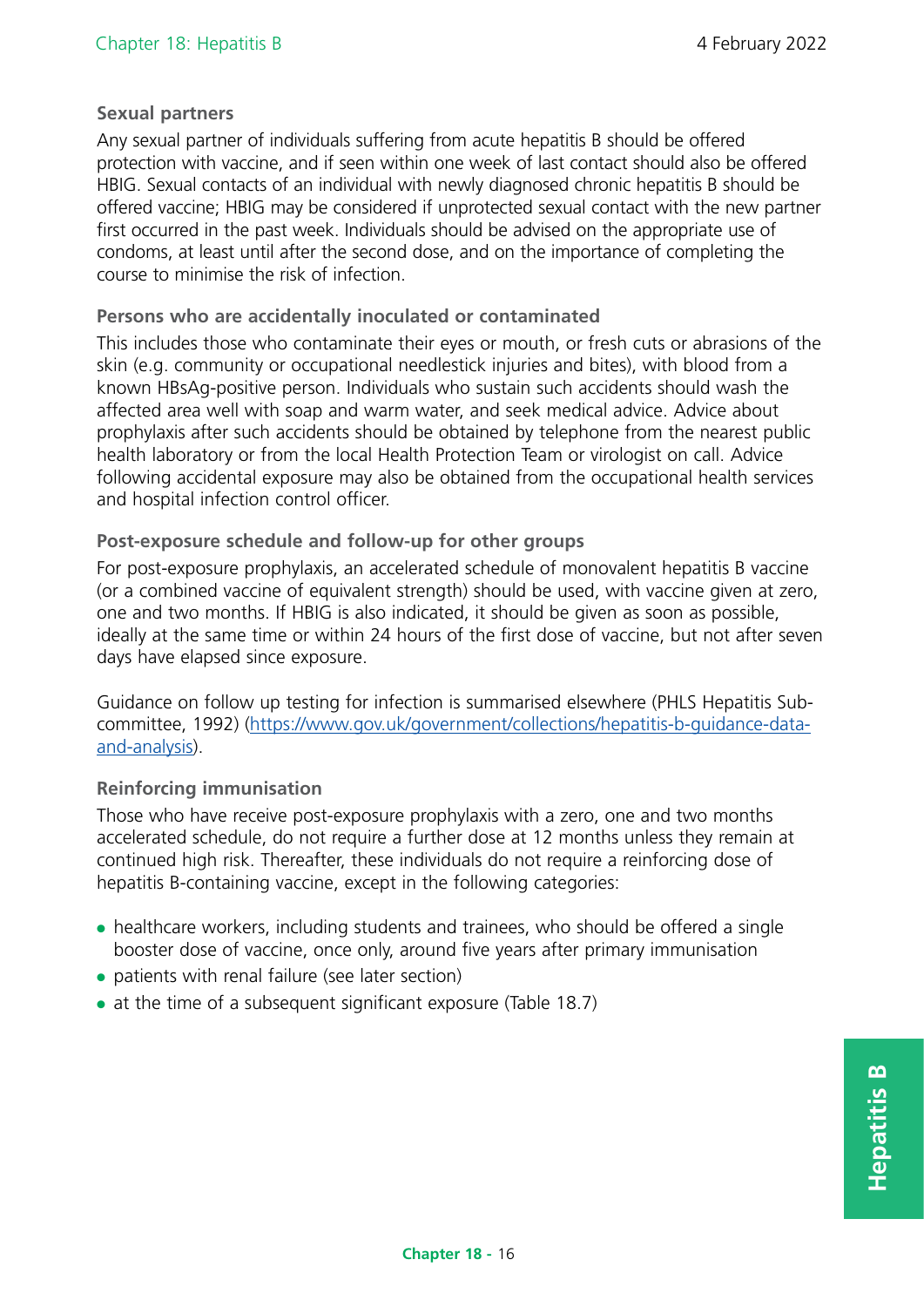| Table 18.7 Hepatitis B prophylaxis for reported                                                         |                                                                                                            | exposure incidents                                                                                                  |                                                     |                                                     |                                    |
|---------------------------------------------------------------------------------------------------------|------------------------------------------------------------------------------------------------------------|---------------------------------------------------------------------------------------------------------------------|-----------------------------------------------------|-----------------------------------------------------|------------------------------------|
|                                                                                                         |                                                                                                            | Significant exposure                                                                                                |                                                     | Non-significant exposure                            |                                    |
| <b>HBV status of person</b><br>prior to exposure                                                        | HBsAg positive<br>source                                                                                   | Unknown source                                                                                                      | HBsAg negative<br>source                            | <b>Continued risk</b>                               | No further risk                    |
| Unvaccinated                                                                                            | of HepB vaccine plus<br>HBIG with first dose<br>Accelerated course                                         | Accelerated course of<br>HepB vaccine                                                                               | Consider course of<br>HepB vaccine                  | Initiate course of<br>HepB vaccine                  | No HBV prophylaxis<br>Reassure     |
| Partially vaccinated                                                                                    | One dose of HepB<br>vaccine and finish<br>course                                                           | One dose of HepB<br>vaccine and finish<br>course                                                                    | Complete course of<br>HepB vaccine                  | Complete course of<br>HepB vaccine                  | Complete course of<br>HepB vaccine |
| Fully vaccinated with<br>primary course                                                                 | Booster dose of HepB<br>vaccine if last dose ≥<br>1year ago                                                | Consider booster dose<br>of HepB vaccine if last<br>$dose \geq 1$ year ago                                          | No HBV prophylaxis.<br>Reassure                     | No HBV prophylaxis<br>Reassure                      | No HBV prophylaxis<br>Reassure     |
| Known non-responder to<br>$< 10$ ml $U$ m $1$ -2 months<br>HepB vaccine (anti-HBs<br>post-immunisation) | Booster dose of HepB<br>HBIG should be given<br>A second dose of<br>at one month<br>vaccine<br><b>HBIG</b> | Consider booster dose<br>HBIG should be given<br>A second dose of<br>of HepB vaccine<br>at one month<br><b>HBIG</b> | Consider booster dose<br>of HepB vaccine<br>No HBIG | Consider booster dose<br>of HepB vaccine<br>No HBIG | No HBV prophylaxis<br>Reassure     |
| Adapted from: PHLS Hepatitis Subcommittee (1992                                                         |                                                                                                            |                                                                                                                     |                                                     |                                                     |                                    |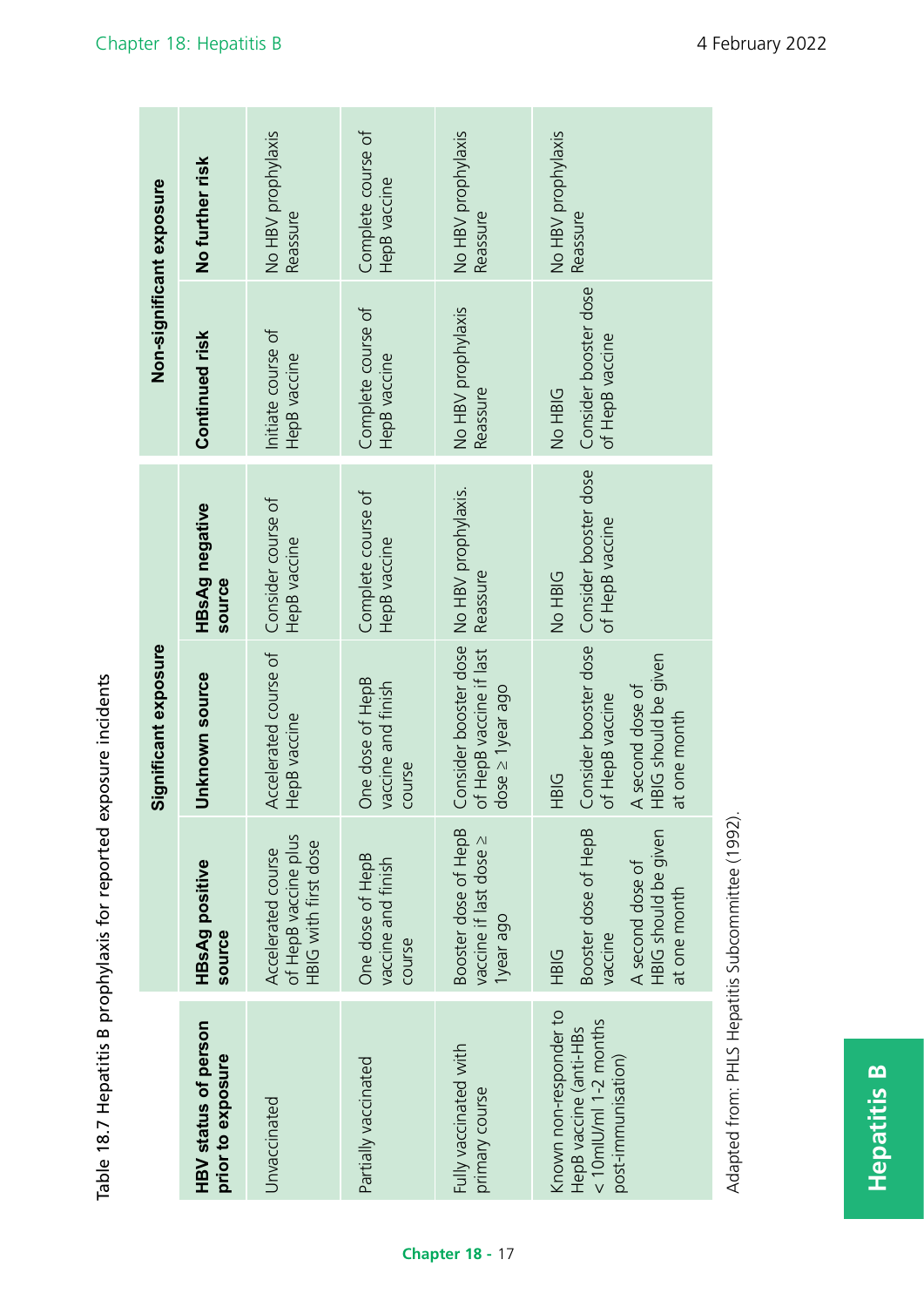## **Testing for response to vaccination**

Hepatitis B vaccines are highly effective; around 90% of adults respond to vaccines adequately. Poor responses are mostly associated with age over 40 years, obesity and smoking (Roome *et al.*, 1993). Lower seroconversion rates have also been reported in people who have alcohol dependency, particularly those with advanced liver disease (Rosman *et al.*, 1997). Patients who are immunosuppressed or on renal dialysis may respond less well than healthy individuals and may require larger or more frequent doses of vaccine.

The vaccine is not effective in patients with acute hepatitis B, and is not necessary for individuals known to have markers of current (HBsAg) or past (anti-HBc) infection. However, immunisation should not be delayed while awaiting any test results for current or past infection.

Testing for evidence of immunity post immunisation (anti-HBs) is not routinely recommended, except in certain groups as described below.

#### **Those at risk of occupational exposure**

In those at risk of occupational exposure, particularly healthcare and laboratory workers, anti-HBs titres should be checked one to two months after the completion of a primary course of vaccine. Under the Control of Substances Hazardous to Health (COSHH) Regulations, individual workers have the right to know whether or not they have been protected. Such information allows appropriate decisions to be made concerning postexposure prophylaxis following known or suspected exposure to the virus (see above).

Antibody responses to hepatitis B vaccine vary widely between individuals. It is preferable to achieve anti-HBs levels above 100mIU/ml, although levels of 10mIU/ml or more are generally accepted as enough to protect against infection. Some anti-HBs assays are not particularly specific at the lower levels, and anti-HBs levels of 100mIU/ml provide greater confidence that a specific response has been established.

Responders with anti-HBs levels greater than or equal to 100mIU/ml do not require any further primary doses. In immunocompetent individuals, once a response has been established further assessment of antibody levels is not indicated. Responders with anti-HBs levels of 10 to 100mIU/ml should receive one additional dose of vaccine at that time. In immunocompetent individuals, further assessment of antibody levels is not indicated. Current advice is that healthcare and laboratory workers should be offered a single booster dose of vaccine, once only, five years after the primary immunisation.

An antibody level below 10mIU/ml is classified as a non-response to vaccine, and testing for markers of current or past infection is good clinical practice. In non-responders, a repeat course of vaccine is recommended, followed by retesting one to two months after the second course. Those who still have anti-HBs levels below 10mIU/ml, and who have no markers of current or past infection, will require HBIG for protection if exposed to the virus.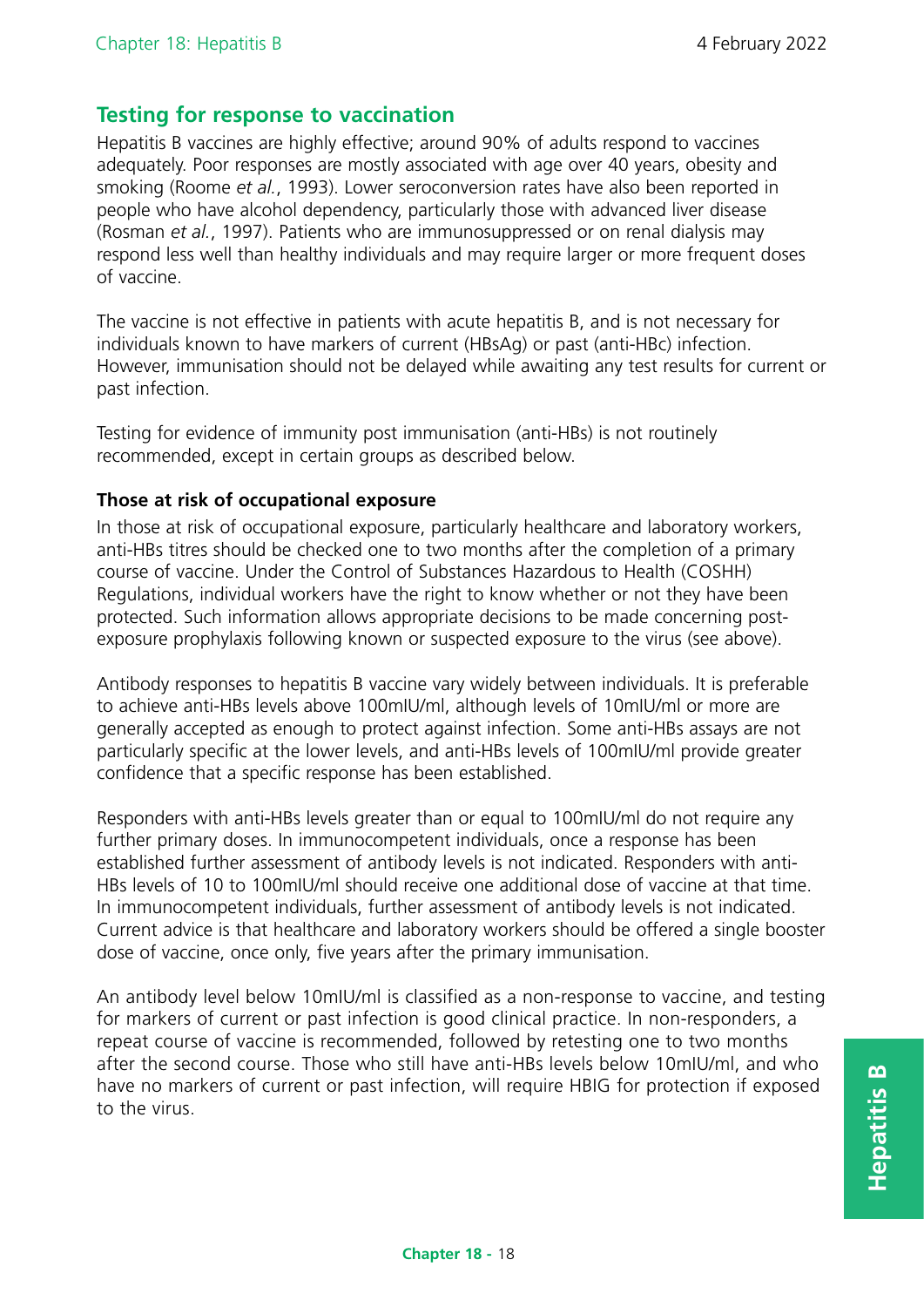### **Patients with renal failure**

The role of immunological memory in patients with chronic renal failure on renal dialysis does not appear to have been studied, and protection may persist only as long as anti-HBs levels remain above 10mIU/ml. Antibody levels should, therefore, be monitored annually and if they fall below 10mIU/ml, a booster dose of vaccine should be given to patients who have previously responded to the vaccine.

Booster doses should also be offered to any haemodialysis patients who are intending to visit countries with a high endemicity of hepatitis B and who have previously responded to the vaccine, particularly if they are to receive haemodialysis and have not received a booster in the last 12 months.

### **Contraindications**

There are very few individuals who cannot receive hepatitis B-containing vaccines. When there is doubt, appropriate advice should be sought from the relevant specialist consultant, the local screening and immunisation team or local Health Protection Team rather than withholding vaccine.

The vaccine should not be given to those who have had:

- a confirmed anaphylactic reaction to a previous dose of a hepatitis B-containing vaccine or
- a confirmed anaphylactic reaction to any component of the vaccine

#### **Precautions**

Minor illnesses without fever or systemic upset are not valid reasons to postpone immunisation. If an individual is acutely unwell, immunisation may be postponed until they have fully recovered. This is to avoid confusing the differential diagnosis of any acute illness by wrongly attributing any signs or symptoms to the adverse effects of the vaccine.

Children who have had a systemic or local reaction following a previous immunisation with DTaP/IPV/Hib/HepB or DTaP/IPV/Hib can continue to receive subsequent doses of hepatitis B containing vaccine. Such reactions include:

- fever, irrespective of its severity
- hypotonic-hyporesponsive episodes (HHE)
- persistent crying or screaming for more than three hours, or
- severe local reaction, irrespective of extent

## **Pregnancy and breast-feeding**

Hepatitis B infection in pregnant women may result in severe disease for the mother and chronic infection of the newborn. Immunisation should not be withheld from a pregnant woman if she is in a high-risk category. There is no evidence of risk from vaccinating pregnant women or those who are breast-feeding with inactivated viral or bacterial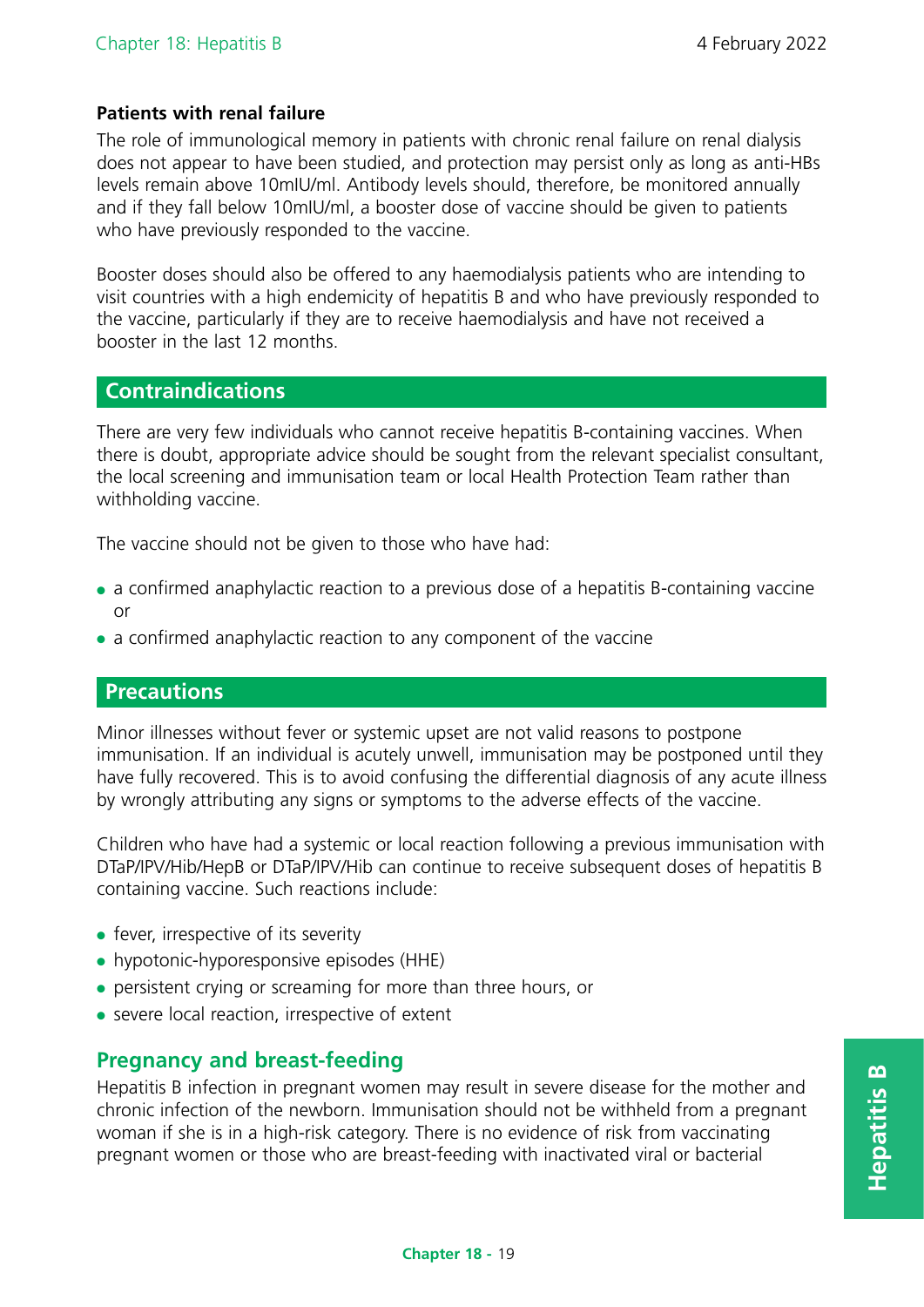vaccines or toxoids (Kroger *et al*., 2013). Since hepatitis B is an inactivated vaccine, the risks to the foetus are likely to be negligible, and it should be given where there is a definite risk of infection.

## **Premature infants**

It is important that premature infants have their immunisations at the appropriate chronological age, according to the schedule. The occurrence of apnoea following vaccination is especially increased in infants who were born very prematurely.

Very premature infants (born  $\leq$  28 weeks of gestation) who are in hospital should have respiratory monitoring for 48-72 hrs when given their first immunisation, particularly those with a previous history of respiratory immaturity. If the premature infant has apnoea, bradycardia or desaturations after the first immunisation, the second immunisation should also be given in hospital, with respiratory monitoring for 48-72 hrs (Pfister *et al*., 2004; Ohlsson *et al*., 2004; Schulzke *et al*., 2005; Pourcyrous *et al*., 2007; Klein *et al*., 2008).

As the benefit of vaccination is high in this group of infants, vaccination should not be withheld or delayed.

## **HIV and immunosuppressed individuals**

Hepatitis B vaccine may be given to HIV-infected individuals and should be offered to those at risk, since infection acquired by immunosuppressed, HIV- positive patients can result in higher rates of chronic infection (Bodsworth *et al.*, 1991). Response rates are usually lower depending upon the degree of immunosuppression (Newell and Nelson, 1998; Loke *et al.*, 1990). Increasing the number of doses or using a higher antigen content dose may improve the anti-HBs response in HIV-infected individuals (Rey *et al.*, 2000; Fonseca *et al.*, 2005).

Further guidance is provided by the Royal College of Paediatrics and Child Health [\(www.](www.rcpch.ac.uk) [rcpch.ac.uk\)](www.rcpch.ac.uk) the British HIV Association (BHIVA) immunisation guidelines for HIV-infected adults (BHIVA, 2015) and the Children's HIV Association (CHIVA) immunisation guidelines [http://www.chiva.org.uk/guidelines/immunisation/\)](http://www.chiva.org.uk/guidelines/immunisation/).

# **Neurological conditions**

The presence of a neurological condition is not a contraindication to immunisation but if there is evidence of current neurological deterioration, deferral of the hexavalent DTaP/IPV/ Hib/HepB combination vaccine may be considered, to avoid incorrect attribution of any change in the underlying condition. The risk of such deferral should be balanced against the risk of the preventable infection, and vaccination should be promptly given once the diagnosis and/or the expected course of the condition becomes clear.

## **Precautions for HBIG**

When HBIG is being used for prevention of hepatitis B, it must be remembered that it may interfere with the subsequent development of active immunity from live virus vaccines. This does not apply to yellow fever vaccine since HBIG does not contain significant amounts of antibody to this virus. Other live virus vaccination should be deferred or repeated after three months.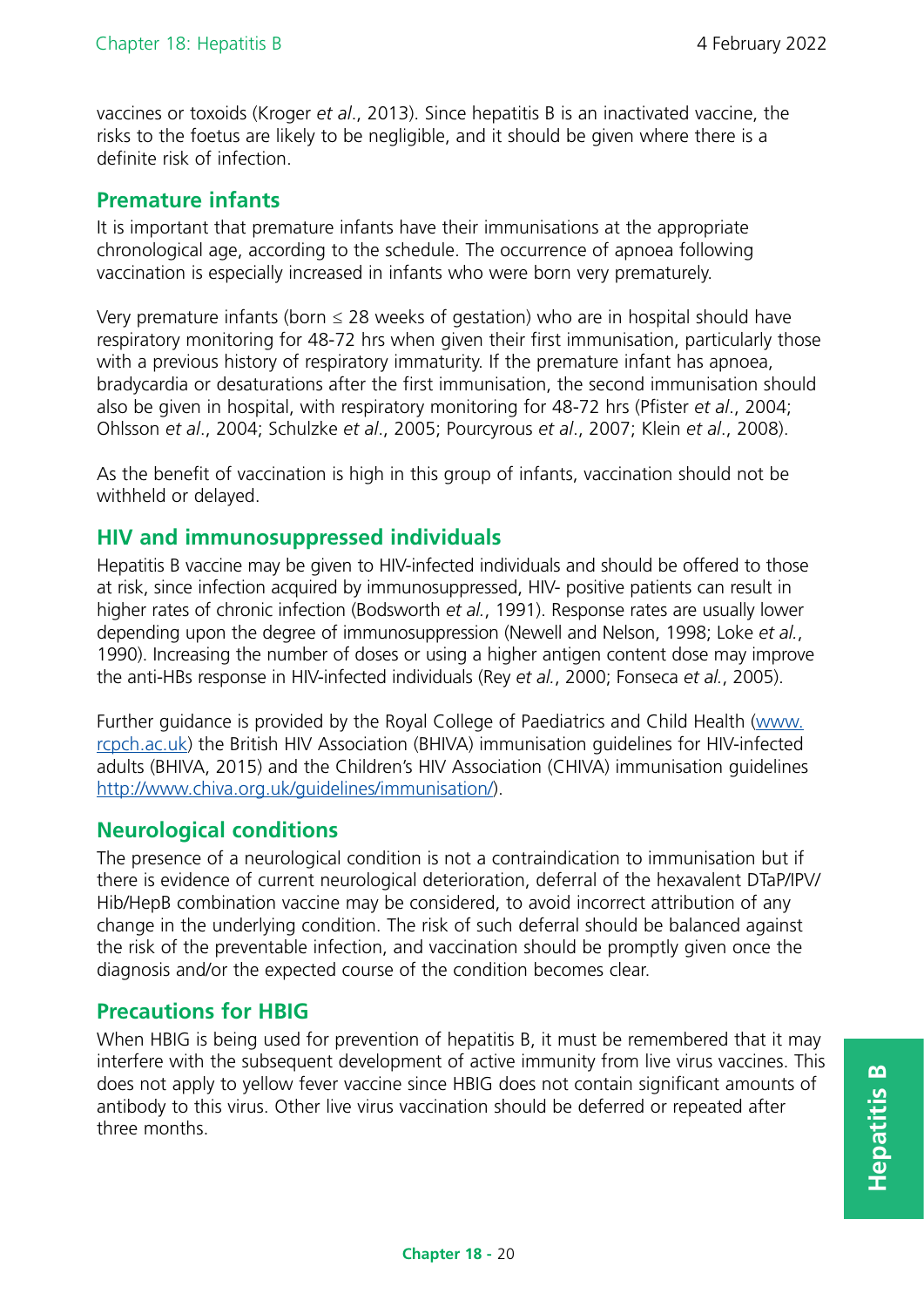### **Adverse reactions**

## **Monovalent hepatitis B vaccine**

Hepatitis B vaccine is generally well tolerated and the most common adverse reactions are soreness and redness at the injection site. Other reactions that have been reported but may not be causally related include fever, rash, malaise and an influenza-like syndrome, arthritis, arthralgia, myalgia and abnormal liver function tests.

Numerous epidemiological studies have studied the alleged association between hepatitis B vaccination and multiple sclerosis and demyelinating diseases of the peripheral nervous system such as Guillain-Barré syndrome (Shaw *et al*., 1988; McMahon *et al*., 1992), and the weight of evidence does not support an association with the vaccine. The Global Advisory Committee on Vaccine Safety (GACVS) issued a statement in 2002 and concluded that there is no association between administration of the hepatitis B vaccine and multiple sclerosis (MS). For further information please see: [http://www.who.int/vaccine\\_safety/](http://www.who.int/vaccine_safety/committee/topics/hepatitisb/multiple_sclerosis/en/) [committee/topics/hepatitisb/multiple\\_sclerosis/en/](http://www.who.int/vaccine_safety/committee/topics/hepatitisb/multiple_sclerosis/en/)

## **Hexavalent DTaP/IPV/Hib/HepB vaccine**

Fever, and pain, swelling or redness at the injection site commonly occurs and are seen more frequently following subsequent doses. A small, painless nodule may form at the injection site; this usually disappears and is of no consequence. Convulsions, highpitched screaming, and episodes of pallor, cyanosis and limpness (HHE) occur rarely (Tozzi and Olin, 1997). Studies have shown that when hepatitis B vaccine is added to DTaP/IPV/ Hib vaccine, the frequency and type of adverse reactions experienced are similar to those seen when the DTaP/IPV/Hib vaccine is given alone or with monovalent hepatitis B vaccine. (Dhillon S, 2010).

Confirmed anaphylaxis occurs extremely rarely. Data from the UK, Canada and the US point to rates of 0.65 to 3 anaphylaxis events per million doses (Bohlke *et al.*, 2003; Canadian Medical Association, 2002). Other allergic conditions may occur more commonly and are not contraindications to further immunisation.

## **Hepatitis B Immunoglobulin (HBIG)**

HBIG is well tolerated. Very rarely, anaphylactoid reactions occur in individuals with hypogammaglobulinaemia who have IgA antibodies, or those who have had an atypical reaction to blood transfusion.

No cases of blood-borne infection acquired through immunoglobulin preparations designed for intramuscular use have been documented in any country.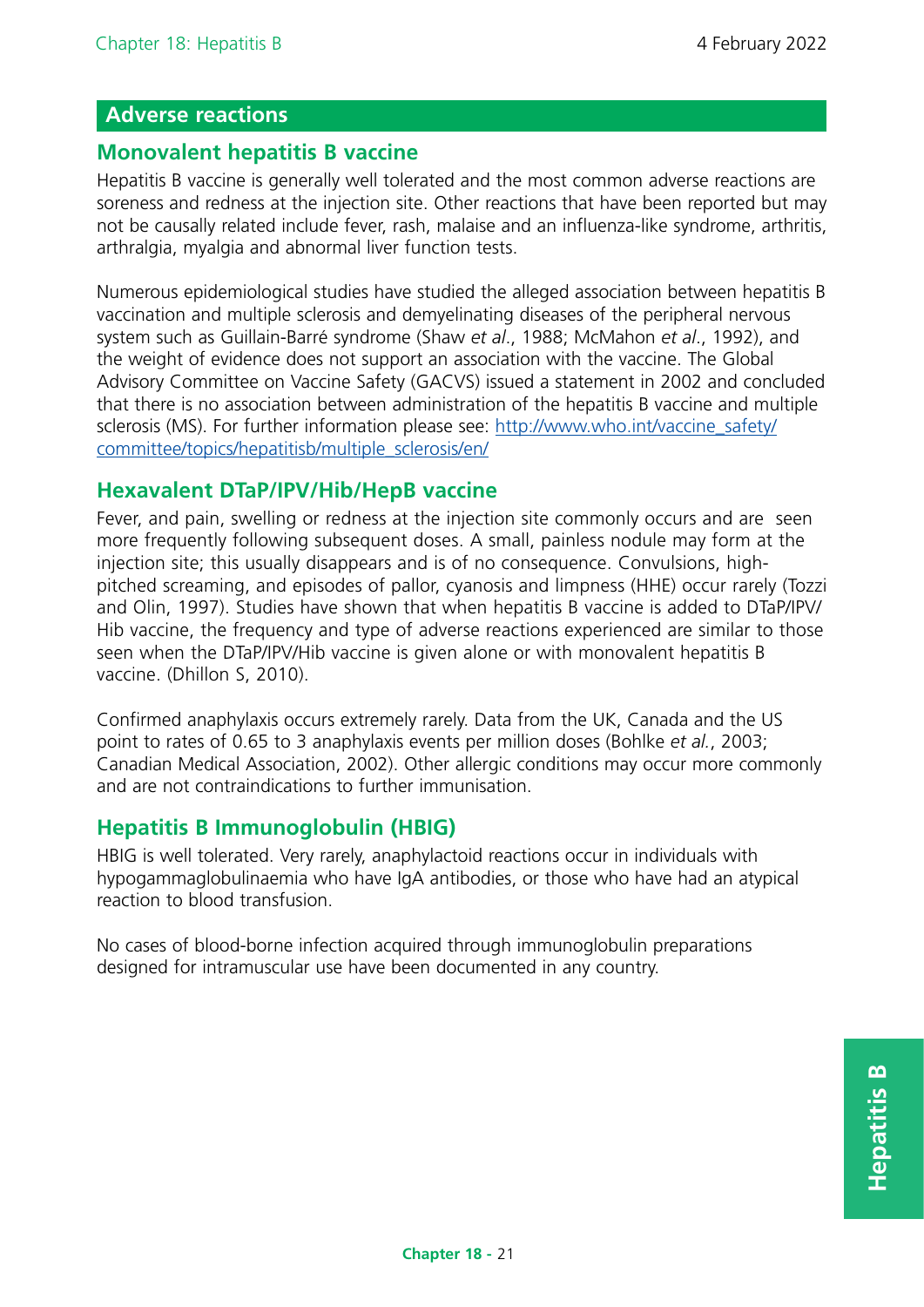# **Supplies**

## **Monovalent hepatitis B vaccine**

- Engerix B<sup>®</sup>
- $\bullet$  Fendrix®

These vaccines are available from GlaxoSmithKline (Tel: 0808 100 9997).

- $\bullet$  HBvaxPRO®
- HBvaxPRO Paediatric<sup>®</sup>
- $\bullet$  HBvaxPRO® 40

These vaccines are available from MSD (Tel: 0800 0855511).

# **Combined hepatitis A and hepatitis B vaccine**

- Twinrix Paediatric®
- Twinrix Adult<sup>®</sup>
- Ambirix<sup>®</sup>

These vaccines are available from GlaxoSmithKline (Tel: 0808 100 9997).

# **Hexavalent DTaP/IPV/Hib/HepB vaccine**

 $\bullet$  Infanrix hexa<sup>®</sup>

This vaccine is centrally purchased for the NHS as part of the national immunisation programme and can only be ordered via ImmForm. Vaccines for use as part of the national childhood immunisation programme are provided free of charge. Vaccines for private prescriptions, occupational health use or travel are NOT provided free of charge and should be ordered from the manufacturers. Further information about ImmForm is available at https://www.gov.uk/government/collections/immform, from the ImmForm helpdesk at helpdesk@immform.org.uk or Tel: 0844 376 0040. The vaccine is distributed by Movianto UK Ltd (Tel: 01234 248631).

In Scotland, supplies should be obtained from local childhood vaccine holding centres. Details of these are available from Procurement, Commissioning & Facilities of NHS National Services Scotland (Tel: 0131 275 6725).

In Northern Ireland, supplies should be obtained from local childhood vaccine holding centres. Details of these are available from the Regional Pharmaceutical Procurement Service (Tel: 028 9442 2089).

# **Hepatitis B immunoglobulin**

England: Public Health England (PHE) Rabies and Immunoglobulin Service 0208 327 6204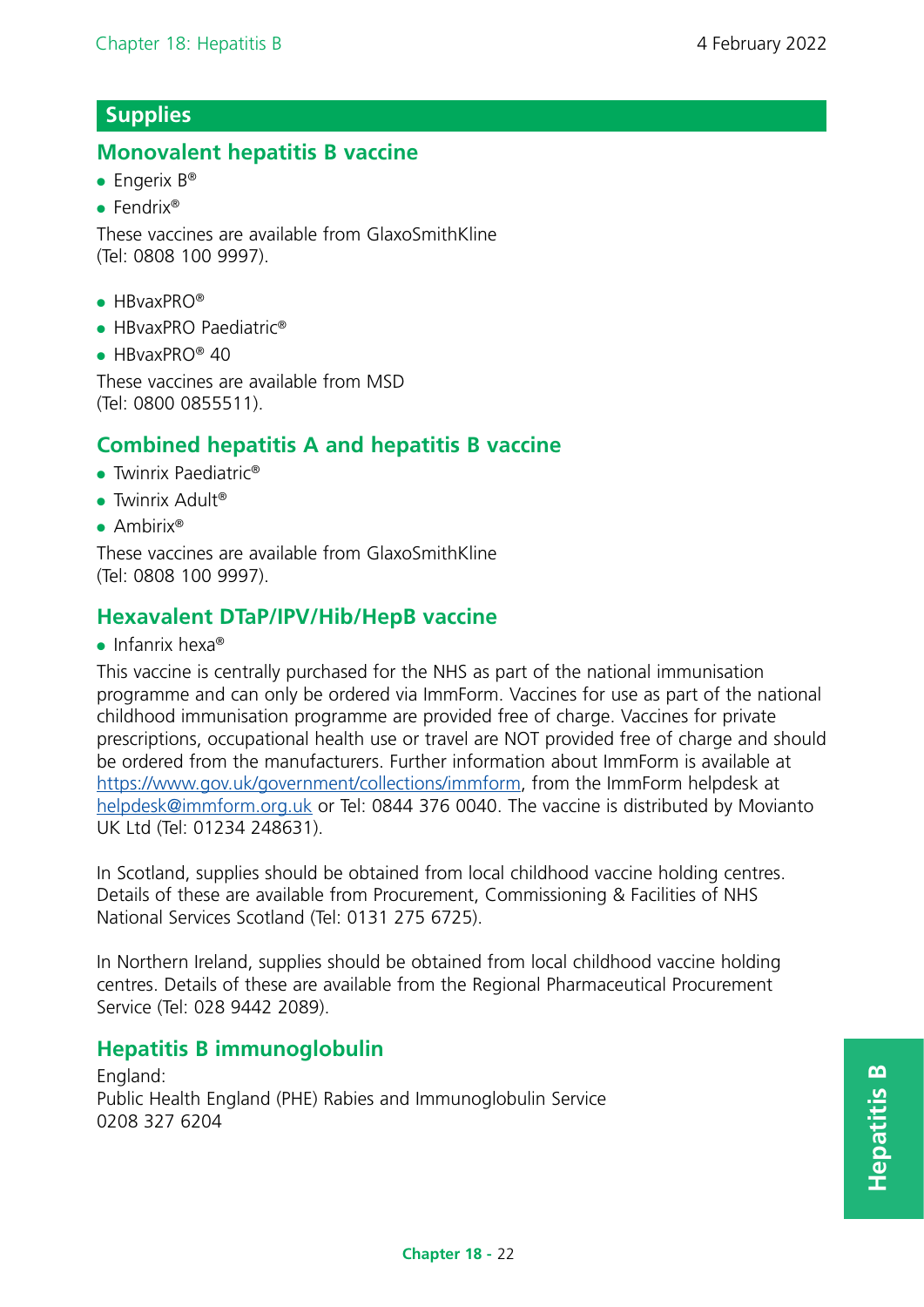Wales: Department of Virology, Public Health Wales, Microbiology, Cardiff 029 20 742178

Scotland:

In Scotland, HBIG should be obtained from local hospital pharmacy departments. Details of these are available from Procurement, Commissioning & Facilities of NHS National Services Scotland 0131 275 6725

Northern Ireland:

HBIG is held by blood banks in each Hospital Trust in Northern Ireland, with HBIG for neonatal use also held in hospitals with maternity units. HBIG is supplied to hospitals by the Northern Ireland Blood Transfusion Service 028 9032 1414

**Note:** Supplies of HBIG are limited and demands should be restricted to patients in whom there is a clear indication for its use.

HBIG for use in hepatitis B-infected recipients of liver transplants should be obtained from:

Bioproducts Laboratory Dagger Lane Elstree Herts WD6 3BX (Tel: 020 8258 2342)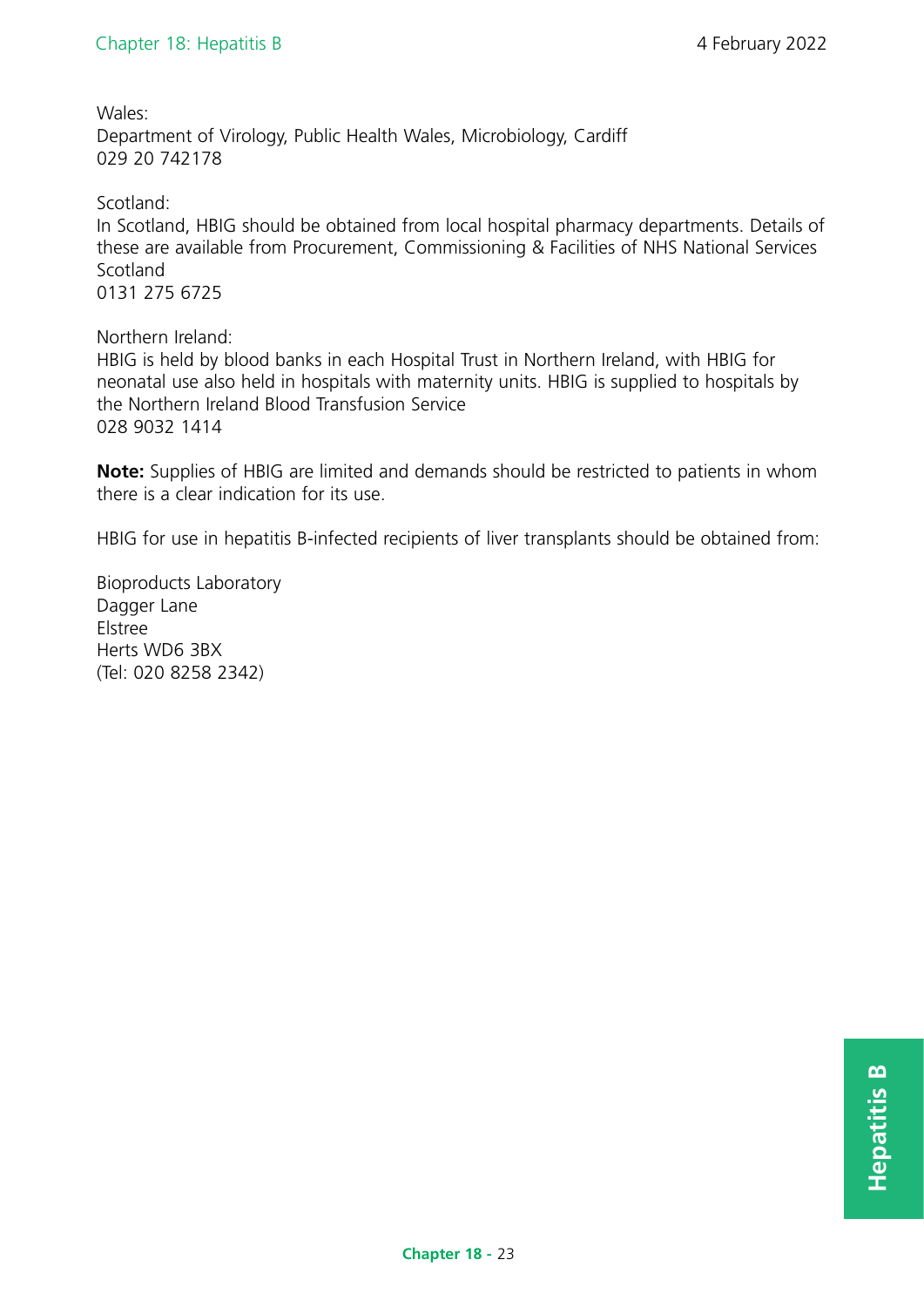# **References**

American Academy of Pediatrics (2003) Active immunization. In: Pickering LK (ed.) *Red Book: 2003 Report of the Committee on Infectious Diseases*, 26th edition. Elk Grove Village, IL: American Academy of Pediatrics, p 33.

Asboe D, Rice P, de Ruiter A and Bingham JS (1996) Hepatitis B vaccination schedules in genitourinary medicine clinics. *Genitourin Med* **72**(3): 210–12.

Aweis D, Brabin BJ, Beeching JN *et al*. (2001) Hepatitis B prevalence and risk factors for HBsAg carriage amongst Somali households in Liverpool. *Commun Dis Public Health* **4**: 247–52.

Bock HL, Löscher T, Scheiermann N *et al.* (1995) Accelerated schedule for hepatitis B immunisation. *J Travel Med* **2**: 213–17.

Bodsworth NJ, Cooper DA and Donovan B (1991) The influence of human immunodeficiency virus type 1 infection on the development of the hepatitis B virus carrier state. *J Infect Dis* **163**: 1138–40.

Boxall E, Skidmore S, Evans C *et al.* (1994) The prevalence of hepatitis B and C in an antenatal population of various ethnic origins. *Epidemiol Infect* **113**: 523–8.

Boxall EH, Sira J, El-Shuhkri N *et al.* (2004) Long term persistence of immunity to hepatitis B after vaccination during infancy in a country where endemicity is low. *J Infect Dis* **190**: 1264–9.

BHIVA (2015) BHIVA guidelines on the use of vaccines in HIV-positive adults 2015: [http://www.bhiva.org/](http://www.bhiva.org/documents/Guidelines/Vaccination/2015-Vaccination-Guidelines.pdf) [documents/Guidelines/Vaccination/2015-Vaccination-Guidelines.pdf](http://www.bhiva.org/documents/Guidelines/Vaccination/2015-Vaccination-Guidelines.pdf)

Bruce MG, *et al*. Antibody levels and protection after hepatitis B vaccine: results of a 30-year follow-up study and response to a booster dose. J Infect Dis 2016;214:16-22

Bush LM, Moonsammy GI and Boscia JA (1991) Evaluation of initiating a hepatitis B vaccination schedule with one vaccine and completing it with another. *Vaccine* **9**: 807–9.

Christenson B (1986) Epidemiological aspects of transmission of hepatitis B by HBsAg- positive adopted children. *Scand J Infect Dis* **18**:105–9.

Department of Health (1998) *Screening of pregnant women for hepatitis B and immunisation of babies at risk*. Health Service Circular HSC 1998/127. Available on the Department of Health website at: [www.dh.gov.](www.dh.gov.uk/assetRoot/04/01/18/40/04011840.pdf) [uk/assetRoot/04/01/18/40/04011840.pdf.](www.dh.gov.uk/assetRoot/04/01/18/40/04011840.pdf)

Department of Health (2013) Health Technical Memorandum 07-01: Safe management of healthcare waste. [https://www.gov.uk/government/uploads/system/uploads/attachment\\_data/file/167976/HTM\\_07-01\\_Final.pdf.](https://www.gov.uk/government/uploads/system/uploads/attachment_data/file/167976/HTM_07-01_Final.pdf.Accessed%20October%202014) [Accessed October 2014](https://www.gov.uk/government/uploads/system/uploads/attachment_data/file/167976/HTM_07-01_Final.pdf.Accessed%20October%202014).

Dhillon S. DTPa-HBV-IPV/Hib Vaccine (Infanrix hexa): A Review of its Use as Primary and Booster Vaccination. Drugs. 2010 May 28;70(8):1021-58

Fonseca MO, Pang LW, de Paula Cavalheiro N, Barone AA, Heloisa Lopes M. Randomized trial of recombinant hepatitis B vaccine in HIV infected adult patients comparing a standard dose to a double dose. Vaccine 2005;23:2902- 8.

Hyams KC (1995) Risks of chronicity following acute hepatitis B virus infection: a review. *Clin Infect Dis* **20**: 992–1000.

Joint Committee on Vaccination and Immunisation Minutes of the October 2014 meeting. Available at : <https://www.gov.uk/government/groups/joint-committee-on-vaccination-and-immunisation#minutes>

Kane A, Lloyd J, Zaffran M *et al.* (1999) Transmission of hepatitis B, hepatitis C and human immunodeficiency viruses through unsafe injections in the developing world: model-based regional estimates. *Bull World Health Org* **77**: 801–7.

Klein NP, Massolo ML, Greene J *et al.* (2008) Risk factors for developing apnea after immunization in the neonatal intensive care unit. *Pediatrics* **121**(3): 463-9.

Kroger AT, Atkinson WL and Pickering LK (2013) General immunization practices. In: Plotkin SA, Orenstein WA and Offit PA (eds). *Vaccines*, 6th edition. Philadelphia: Saunders Elsevier, p 88.

Liao SS, Li RC, Li H *et al.* (1999) Long-term efficiency of plasma-derived hepatitis B vaccine: a 15-year followup study among Chinese children. *Vaccine* **17**: 2661–6.

Loke RH, Murray-Lyon IM, Coleman JC *et al.* (1990) Diminished response to recombinant hepatitis B vaccine in homosexual men with HIV antibody: an indicator of poor prognosis. *J Med Virol* **31**: 109–11.

Losonsky GA, Wasserman SS, Stephens I *et al.* (1999) Hepatitis B vaccination of premature infants. *Pediatrics*  **103** (2): E14.